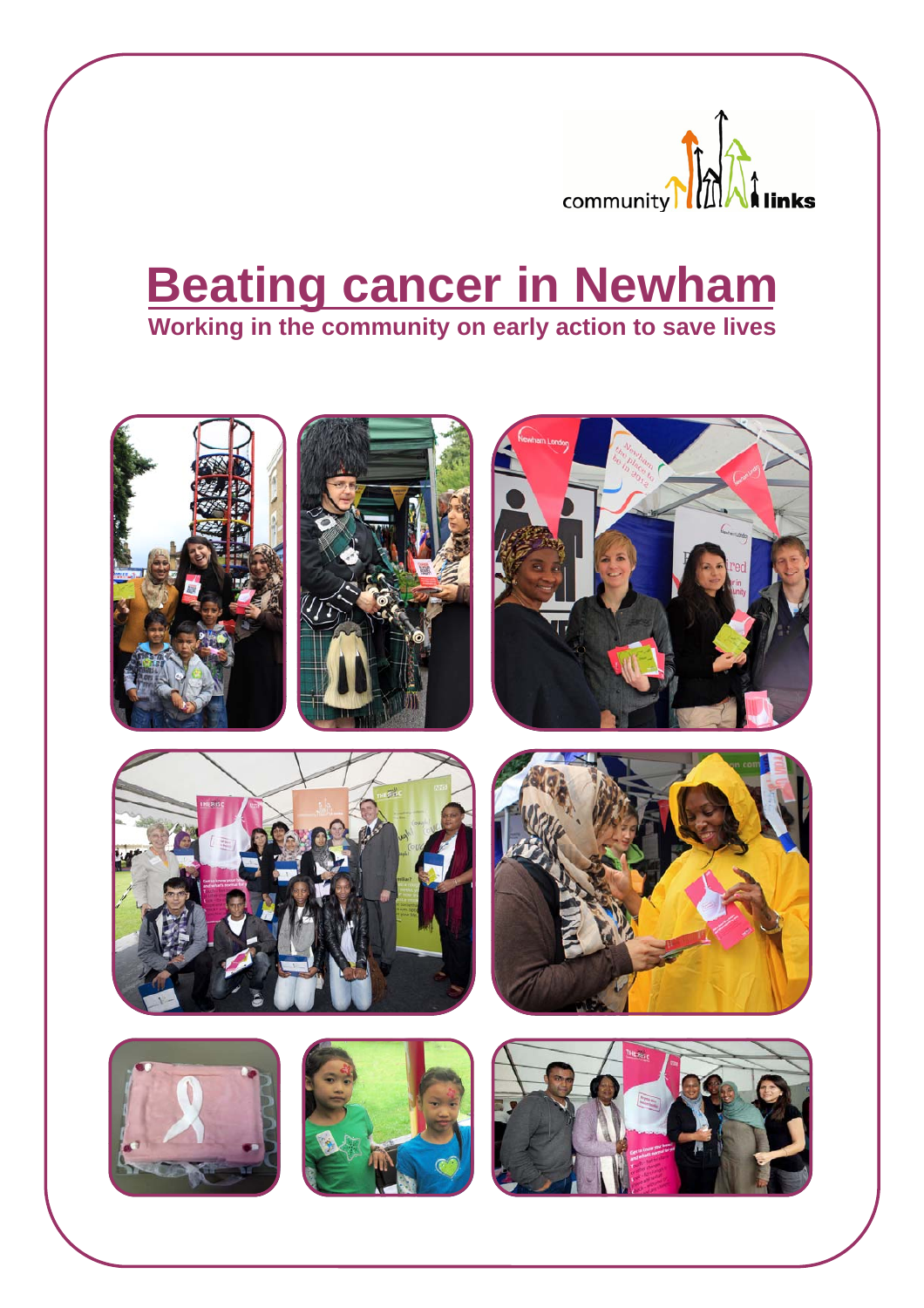community links

Community Links 105 Barking Road Canning Town London E16 4HQ

**© Community Links 2012.** All rights reserved. No part of this publication may be reproduced, stored in a retrieval system or transmitted in any form, or by any means (electronic, mechanical or otherwise) without the advance consent, in writing, of both the copyright owner and the publisher. However, brief passages may be reproduced for non-commercial or training purposes provided the source is acknowledged and the publisher is informed.

 $\sqrt{\theta}$  This document is available to download from the publications section of Community Links website: www.community-links.org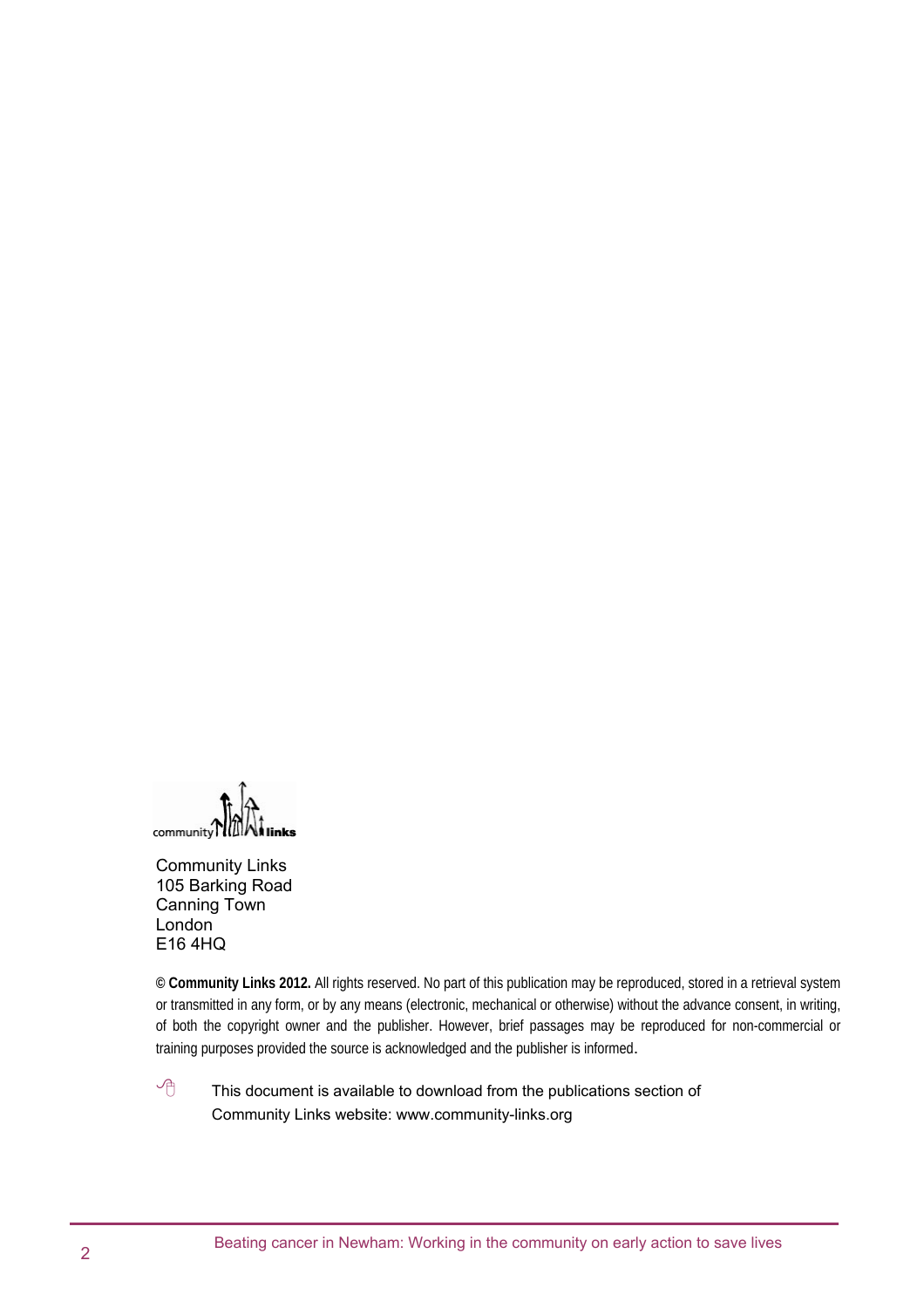## **CONTENTS**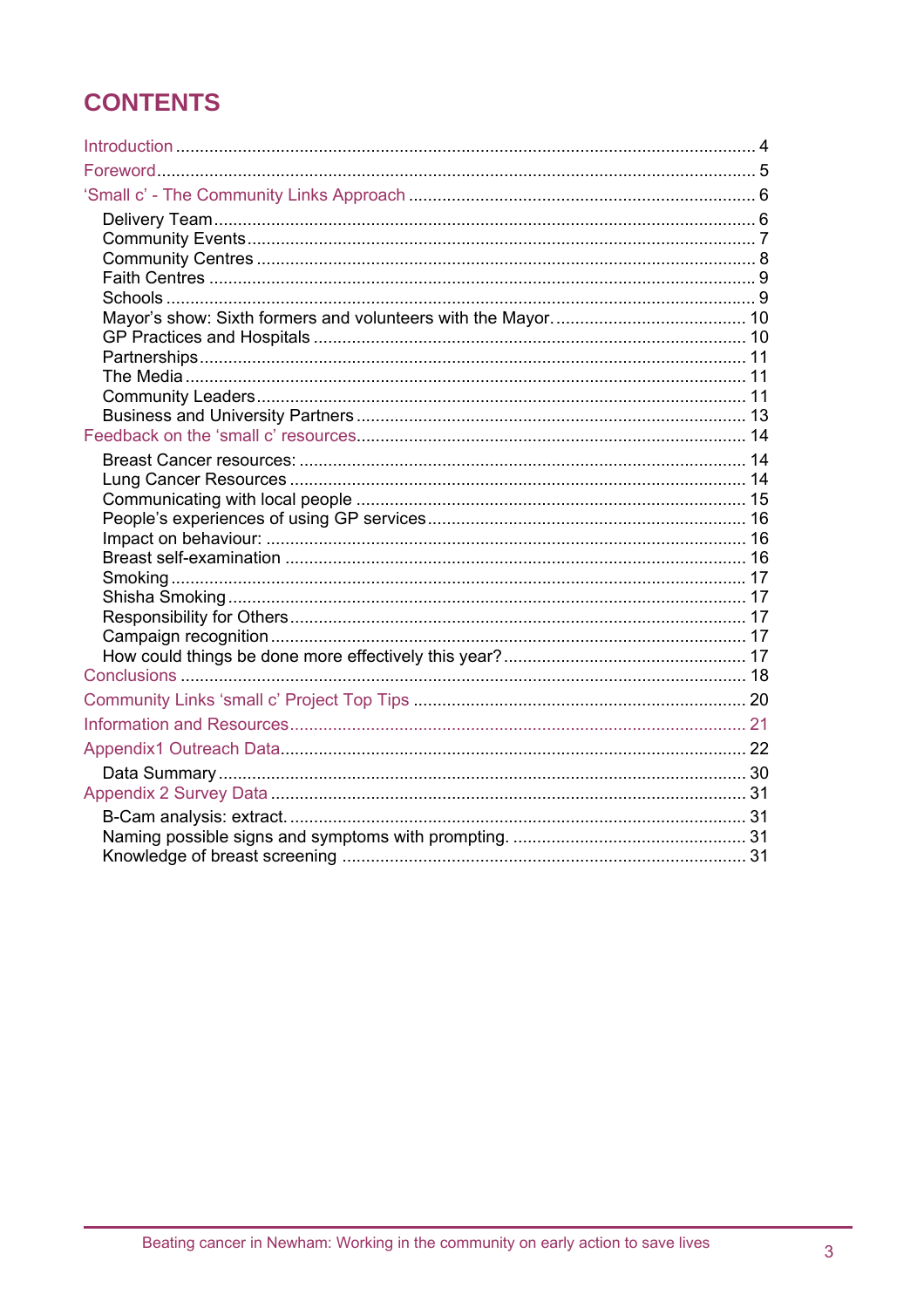## **Introduction**

The "Small c Campaign" is an excellent example of the NHS working with communities to create the conditions in which individuals can take responsibility for, and have increased control over, their own health. Grounded in a recognition that communities are best placed to define, design and deliver health improvement responses, the successful "Small c Campaign" is built on Newham's nationally recognised commitment to "Community Ownership" and the proven experience of community led and based institutions to secure behavioural change.

Cancer survival rates in Newham are amongst the worst in the country. Different factors contribute to this including late presentation, meaning that people with symptoms of cancer leave it very late before seeking help from their GP. This reduces the treatment options available and makes it less likely that people will survive.

The Small c Campaign harnesses the diversity and vibrancy of Newham to address specific challenges around cancer screening participation and late presentation. It successfully embraces the complex cultural, religious, economic and generational experience of distinct communities within the borough and works with them to creatively enable their members to understand the importance of self examination and to recognise the signs and symptoms of cancer.

At the heart of its success is the fact that those most affected have designed and are delivering the Campaign. From the earliest stages Newham LINk informed the service specification by consulting with women who traditionally do not come forward for screening. On securing the contract Community Links have worked with and within communities, with a highly motivated and strategically mixed team of

residents, trainee clinicians and pharmacists they have determinedly engaged. Of particular note is the participation of those affected by cancer as volunteers, the use of community expertise for example through their collaboration with cancer support groups, such as CYANA, developing young people as "advocates" and the myriad of mechanisms and range of organisations with whom they have worked.

This report illustrates an energetic and multifaceted campaign that is effectively engaging residents in self examination and an understanding of signs and symptoms. Whilst it's too early to evidence, this surely must result in earlier presentation and therefore this campaign will save lives.

#### **Marie Gabriel**

Chair, NHS North East London and the City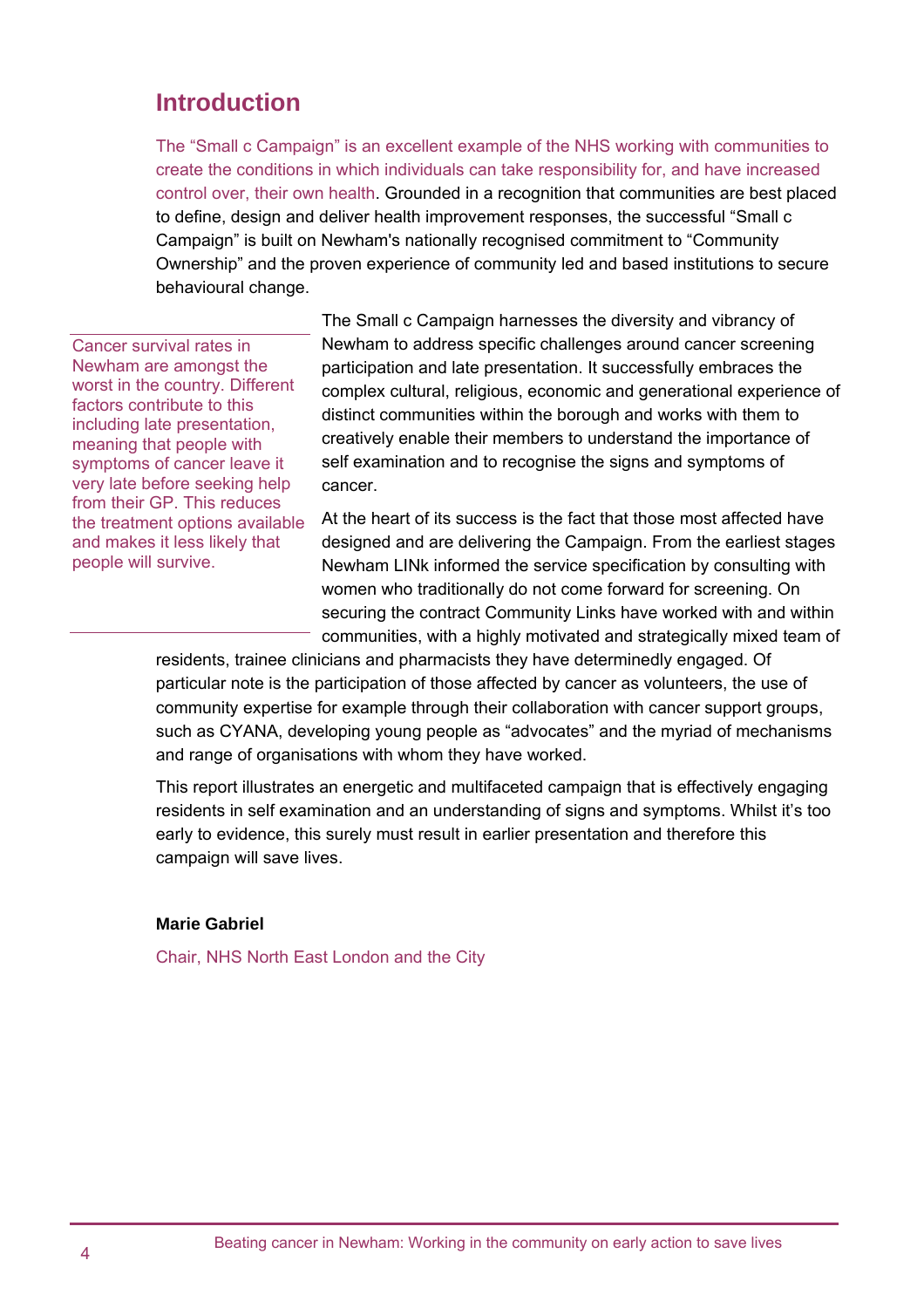## **Foreword**

Too many people in Newham leave it too late to go and see their doctor with their symptoms of cancer. And when they do, the cancer is long-developed and they may not benefit from the life- saving treatments that are now available. Spotting and treating cancer early saves lives.

A joint effort by Newham and neighbouring boroughs to increase awareness and improve survival from lung and breast cancer – called the small c campaign - was funded by the National Awareness and Early Diagnosis Initiative (NAEDI) and launched last year in GP practices, pharmacies and in the community.

The NHS in Newham chose Community Links to lead the community outreach campaign, based on their track record of delivering community education and developments projects. Their ability to enrol and train volunteers - medical students, residents and cancer survivors - and sessional workers to design and deliver the small c message to local communities is impressive.

Thousands of people at risk of breast and lung cancer have had one-toone discussions with the volunteers, who use a reassuring and sensitive approach to talking about a scary topic like cancer while cutting through the embarrassment and encouraging people to take action. There is anecdotal evidence of individuals who have thanked the campaign for saving their lives through early detection.

Every year about 100 women in Newham are diagnosed with breast cancer. The majority survive but each year around 30 women die from breast cancer.

The chances of surviving breast cancer are much better for those who get early diagnosis – with survival close to 100% for those identified through the NHS Breast Screening service and very high for those who go to see their doctor as soon as they notice unusual changes in the way their breasts look and feel.

The campaign's high profile and visibility in Newham is down to strong partnerships created by the NHS and Community Links through local media, schools and universities, local councillors, faith centres, community groups and GP practices. It has been interesting to see how Community Links has tailored its message and adopted a flexible approach to reaching our diverse population. We look forward to their continued involvement in small c as we expand the campaign to include bowel cancer this year.

S. Anyonauppe

**Sarojini Ariyanayagam**  Health Improvement Manager NHS North East London and the City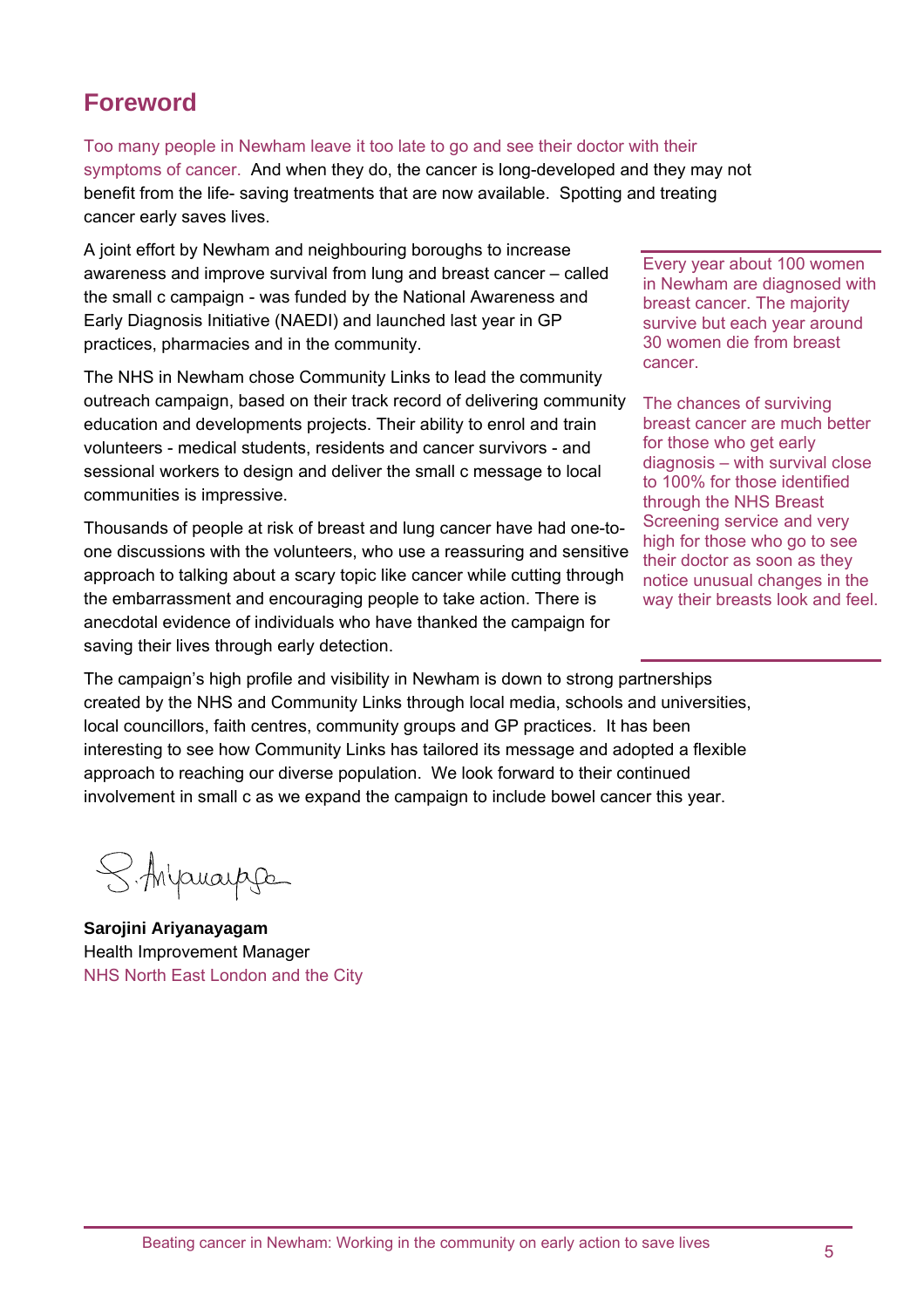## **'Small c' - The Community Links Approach**

Community Links promotes community development; we believe that all our work involves enabling people to take more control over their own lives. We seek to build knowledge, skills and confidence which means that, in this setting, individuals can exercise more responsibility for their own health and the health of those around them.

…when cancer is caught in the early stages, it is much more likely to be survived

At the start of this project we were aware that the medical treatments for cancer had advanced in recent years but that these often went unrecognised by the public, many of whom were not accessing these life saving treatments. Many still expect cancer to be a death sentence. The 'small c' campaign stresses that when cancer is caught in the early stages, when small and less difficult to treat, it is much more likely to be survived. The idea of the 'small c' campaign is to bring cancer down to size, to try to overcome the huge fear

that people feel when they think of it. This fear can immobilise people and prevent them from taking action, prevent them from seeking help. We felt that this was an ideal role for us, to spread the life saving messages of the 'small c' campaign.

#### **Delivery Team**

We began by recruiting a team of sessional workers who reflected the local community. We have found that communication is more effective if the audience recognise the messenger as someone like themselves – someone from the same community. Recognition builds trust, enabling meaningful discussions about health to take place.

A sessional team can be a flexible workforce, enabling the delivery of sessions at a range of times and locations, while offering a range of languages and cultural knowledge .The team of sessional workers were complemented by a large group of volunteers. This volunteer group included cancer survivors, trainee and young doctors, student pharmacists, sixth formers, public health and social work students. All received training in the essential messages of the 'small c' campaign. They learnt about the signs and symptoms of breast and lung cancer and the importance of going to the doctor quickly with any concerns. In relation to breast cancer they also learnt about the value of regular self examination and the life saving role of mammograms.

Sessional workers and volunteers received training in how to approach people with these messages. Newer team members observed and shadowed experienced members who shared their knowledge and acted as role models, successfully encouraging the development of a friendly and accessible approach. Training is ongoing and team members continue to share and develop their communication skills.

Our team proved to be strong and reliable as well as highly relevant to the audience. It is very worthwhile spending time building a good varied team at the beginning.



Involving people with different experiences and skills allows the group to share and grow during the project. Our bio-medical and medical student volunteers had excellent levels of knowledge about cancer and the skills to communicate health messages with confidence, while our older women had excellent face to face communication skills and were able to provide insights into their own experiences.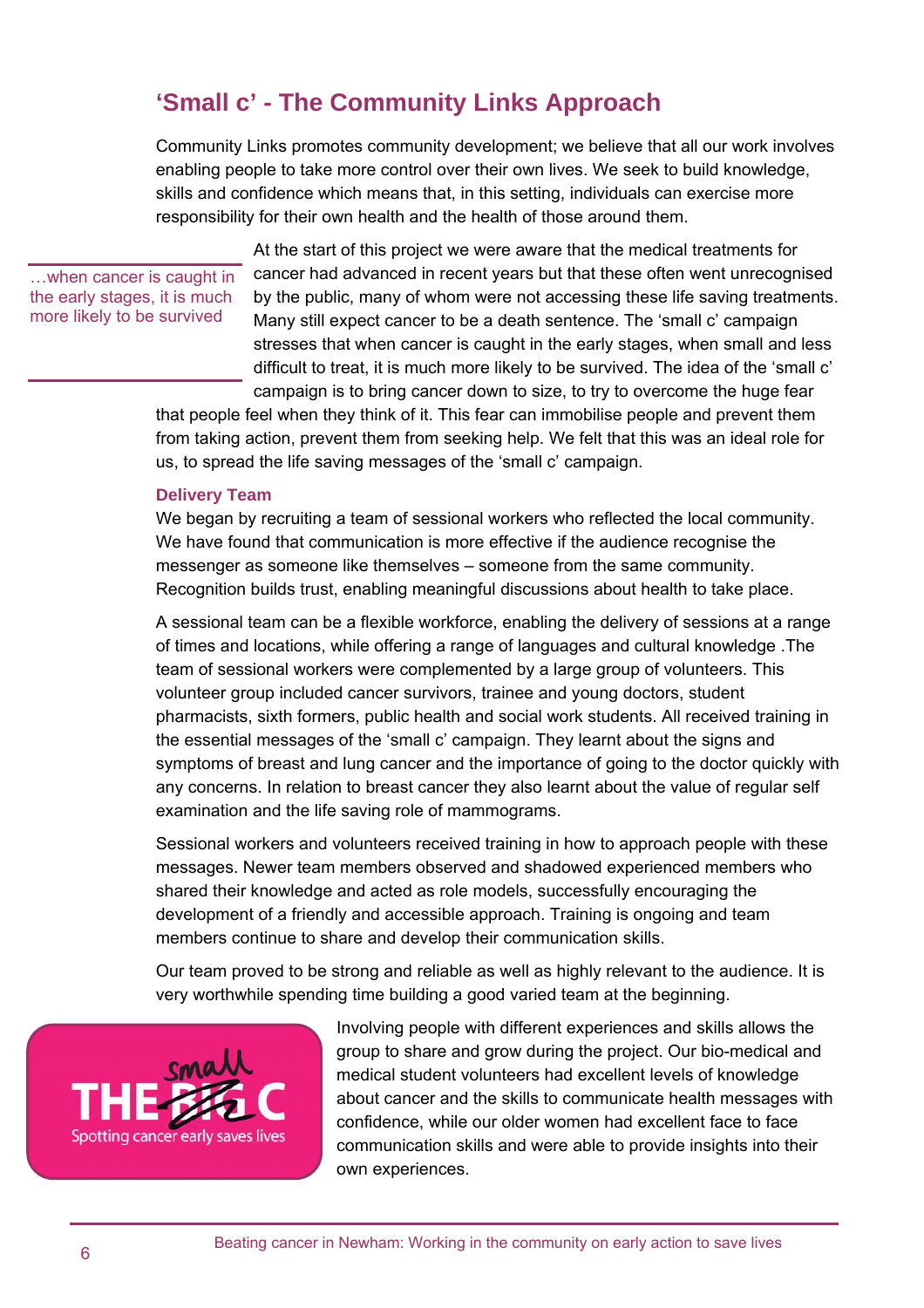A mixed team of sessional workers and volunteers can be a flexible and strong team. Sessional workers are reliable as they are contracted to work certain hours, volunteers cannot be so reliable. Volunteers have various demands on their time; our medical student volunteers for example can be located outside of London for their work placements.

However, to have a mixture of volunteers and sessional staff creates a strong service. Volunteers bring a high level of motivation and a range of skills and experience. Volunteers and sessional workers gain from each other and we have sought to be open to involving everyone, in the belief that we all have something to offer and something to receive.

We have created a team who are committed to the goal of saving lives, who work hard and who realise the importance of their work

We have sought to ensure that our team realise how much they are valued and believe that regular feedback and team information sharing events are a way of doing this while getting to know each other and understand more of each other's backgrounds, skills and knowledge.

We have created a team who are committed to the goal of saving lives, who work hard and who realise the importance of their work.

## **Community Events**

Once the team was trained, we delivered our cancer awareness messages in a wide range of settings and formats. The priority groups for breast cancer are black and white women over 40. For lung cancer the priorities are white men and women and Bengali men, over 50.

We took part in community events, distributing materials and talking to people. We engaged people in meaningful conversations rather than simply handing out leaflets.

We found that local people were very amenable to discussing the signs and symptoms of breast and lung cancer and the need to detect these cancers early. We learnt that in-depth conversations were able to take place even in the busiest of settings. Amid the bustle of the Mayor's Show, attended by over 25,000 people, our staff were able to offer effective guidance about intimate issues such as breast self examination.

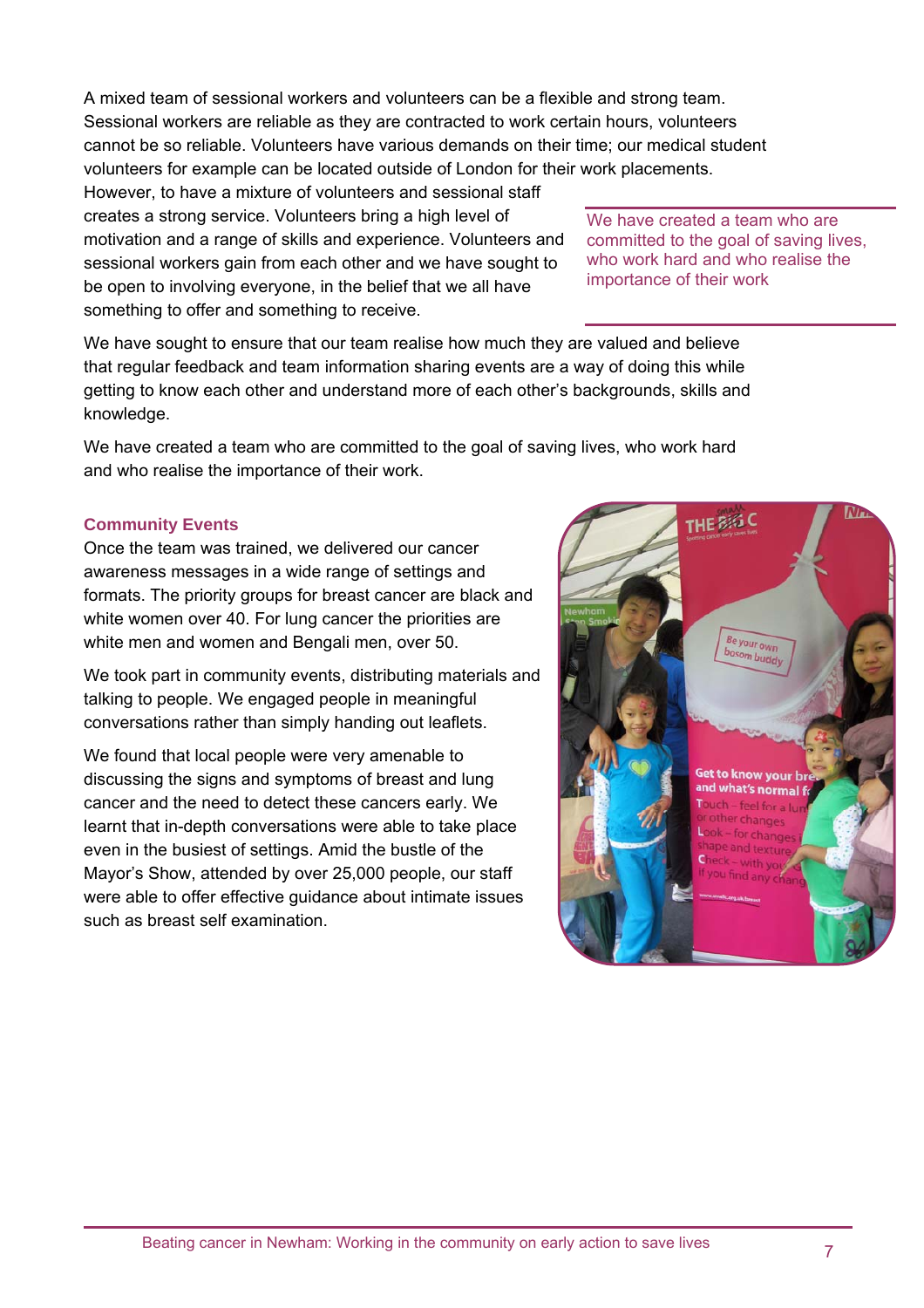

In addition to the 'small c' resources – leaflets, oyster card holders, nail files, symptom checkers and mirror stickers we used additional aids such as '**breastology bags**' (pictured) which enabled us to demonstrate self examination and facilitate discussion, and large jars of tar to demonstrate the amount of tar in the lungs of an average, long-term smoker. These aids promoted and facilitated relaxed discussion and laughter and encouraged many people to speak to us.

We offered free activities such as henna painting so that while people were waiting for the henna we could talk to them about cancer awareness.

We often used a table to display these resources but we did not rely on this approach alone as many people are not comfortable or interested to approach a stall. Therefore, we provided our workers with shoulder bags of resources and they mingled with the crowds. This approach proved very effective. Even rainy weather proved a help to us as we were able to visit marquees, mingle and talk to the trapped and bored people.

We chose to take part in a range of events organised by other groups, principally by Newham Council. All were well attended and locally focussed and provided us with wonderful opportunities to share our life saving messages.

► **Our workers spoke with 1,811 people at 10 community events during 2011/12**.

## **Community Centres**

We visited community centres across the Borough and made presentations to groups housed within these centres. We found that the best way to ensure that people would come to these sessions was to visit the centre first and identify which groups were well attended and included members of our target groups.

In some cases groups were keen for us to visit as we were providing an interesting topic for discussion; in some cases we were able to achieve several outcomes simultaneously. In English language classes for women we enabled the participants to practise their language skills while at the same time finding out about this health information. For women who don't speak or read English we found that it is unlikely that they will have received any information about the signs and symptoms of cancer or about the need for regular selfexamination. This proved to be a route into a group which has been hard to reach by conventional methods.

We made interactive presentations in these centres. We found that it was necessary to be flexible as you could not always be sure that the technology supplied would be working and so our presentations included PowerPoint slides with films and YouTube clips, but could be delivered successfully if these didn't work. We developed relationships with centre managers, encouraging them to share the information with their users and we left posters and symptom checkers for their ongoing use.

► **We spoke with 495 people at groups within community 19 centres in 2012/13.**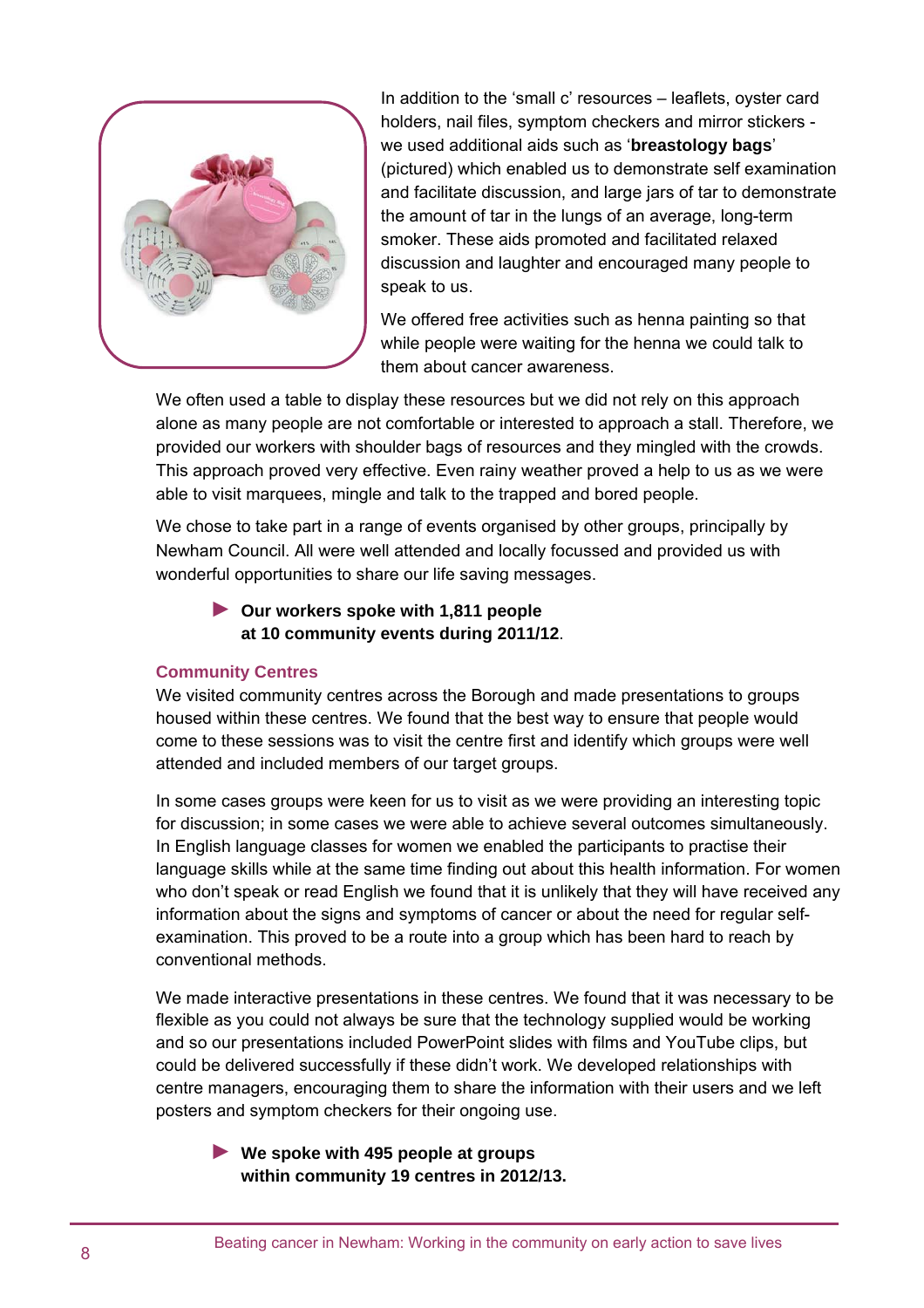## **Faith Centres**

We made presentations to churches and mosques, sometimes speaking to the whole congregation and sometimes to specific groups. We prioritised mosques as they are the ideal place to reach Bengali men over 50 (one of our lung cancer target groups) and this was a group that we were not reaching elsewhere.

We recruited a sessional worker whose role focussed on delivering lung cancer awareness information in mosques. He visited mosques to make arrangements with the Imans to give out information and run awareness sessions. Fliers and posters were distributed; people were talked to as they arrived at and left services. Specific sessions were run to provide in depth information.

In addition we covered the health risks of smoking shisha. We found that many people know little about the dangers involved and were grateful for this information.

Making arrangements to present in churches proved to be more difficult as offices are not staffed full-time but we are continuing to treat this as a priority for next year.

## ► **We visited 47 mosques and two churches 1,911 people were spoken to in mosques and 132 in churches in 2012/13**

## **Schools**

Our work in schools took several forms. We have worked intensively at **Plashet School for Girls**, focussing on breast cancer, and this is the subject of a separate report.

 $\sqrt{\theta}$  www.community-links.org/uploads/documents/Plashet School.pdf

## At **St Angela's and St Bonaventure's Catholic Sixth Form College**

we trained 31 sixth formers in lung cancer awareness. NHS staff trained the sixth formers about the signs and symptoms of lung cancer and the need to detect early if people are to survive.

We provided several training sessions in how to make a classroom presentation and the sixth formers then led sessions in the year 10 classes at St Angela's secondary School.

This approach proved to be very effective. The sixth formers became aware about lung cancer and were given sufficient training to be able to share this information with their family and friends. The students gained valuable experience of public speaking and made excellent presentations to the 180 younger pupils, who listened far more attentively because the session was being led by someone nearer to their own age. We have found this near-to-peer approach to be very effective; messages delivered by peers are the most plausible and have a great impact. Sixth formers who were considering a career in medicine, public health, bio-medical science, physiotherapy, nursing and pharmacy obtained useful work experience in advance of university applications.

We have found that children can provide an information route to parents and can effectively share cancer awareness information with them. In Plashet School the awareness amongst mothers of the signs and symptoms of breast cancer rose significantly during the first year of the project, as measured by the Breast Cancer Awareness Measure (B-CAM). Seventy seven percent of women can now name nine or more possible signs and symptoms, with prompting*.* This is an increase from 23.3%. (See Appendix 2 for extract of B-CAM data)



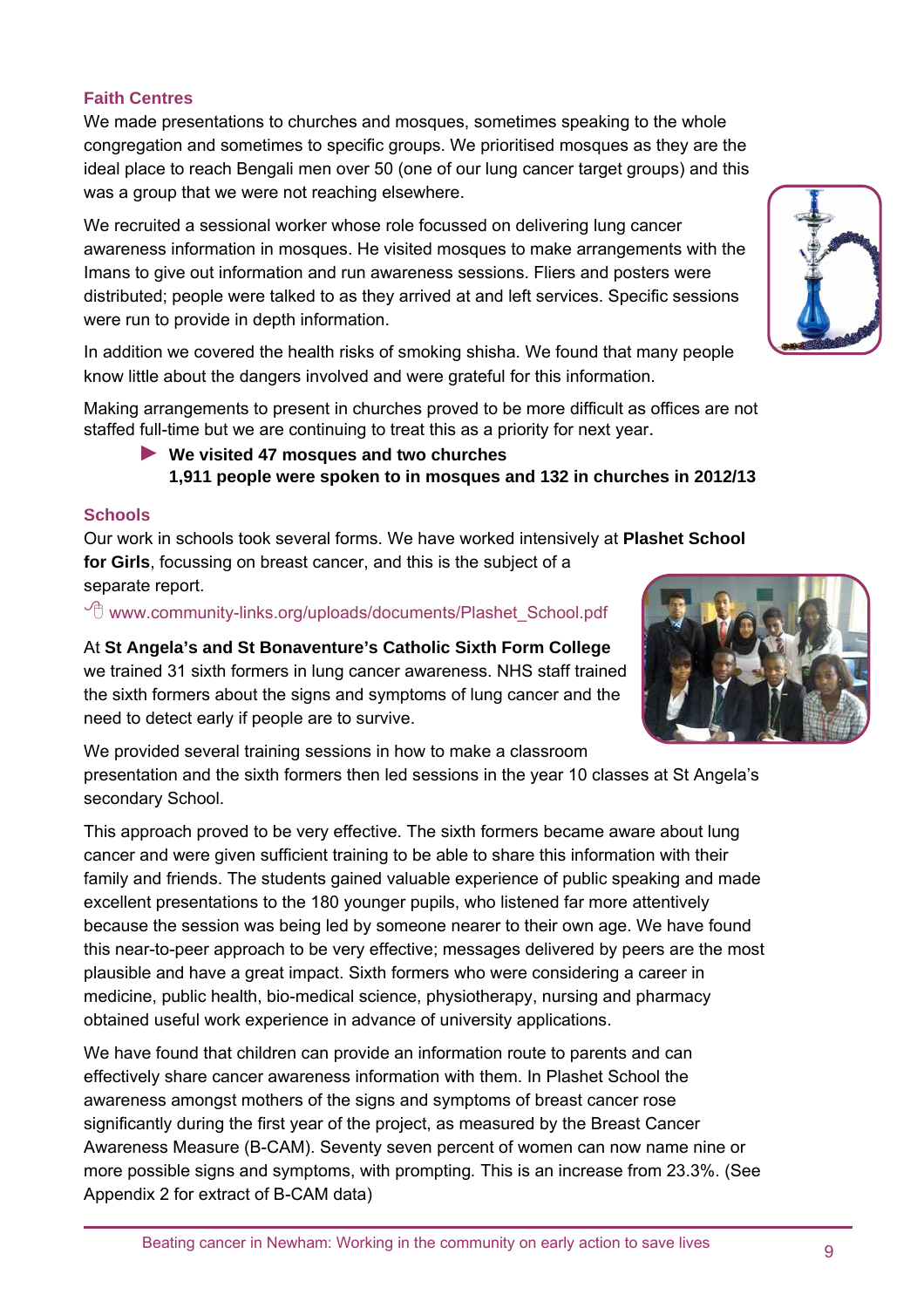The sixth formers became part of our wider volunteer team and continued to take part in a range of cancer awareness raising activities during the following summer months.

## **Mayor's show: Sixth formers and volunteers with the Mayor.**

We also attended parents' evenings at St Angela's Secondary School to raise awareness



amongst the parents and carers of children in all years. We found that parents' evenings are an ideal setting for communicating. The parents have time on their hands while they are waiting to see their child's teachers, they are open to a discussion, they feel they are in a safe setting, they know that the school has given its permission for this information to be shared. We were able to describe the work of the sixth formers and the input that had already been made to year 10. Parents of year 10 and sixth form students were obviously very interested but also other parents were pleased to see the children in the school

being given these opportunities. One of the factors that led us to choose St Angela's and St Bonaventure's was that the pupils and their families are largely members of our target groups.

We also attended community fetes at St Angela's and St Bonaventure's Schools and an Eid on Ice Fair at Sarah Bonnell Girls' secondary school.

We believe that cancer awareness is vital learning for life and a school is an ideal location from which to disseminate this knowledge. Schools reach everyone, children expect to learn at school and adults also respect the learning environment. A school is an ideal institution in which to enhance the existing sense of community with a responsibility for health.



## ► **In all we spoke with 1093 parents and children within schools in 2012/13**

### **GP Practices and Hospitals**

We visited GP practices and Newham University Hospital Trust (NUHT). We worked collaboratively within NUHT with MacMillan Cancer who run a cancer information centre within the hospital. We found that people in these settings are amenable to having a conversation about cancer as well as being very willing to share their experiences. The 'small c' campaign has sought to involve doctors and nurses in the campaign and several have sent the materials out to their patients. We also collaborated with Lord Lister Medical Centre in their McMillan fundraising event. Sessions in surgeries worked very well and patients were happy to approach us to discuss the symptoms of cancer.

## ► **We spoke with 1021 people at 11 events within GP practices and Newham University Hospital Trust.**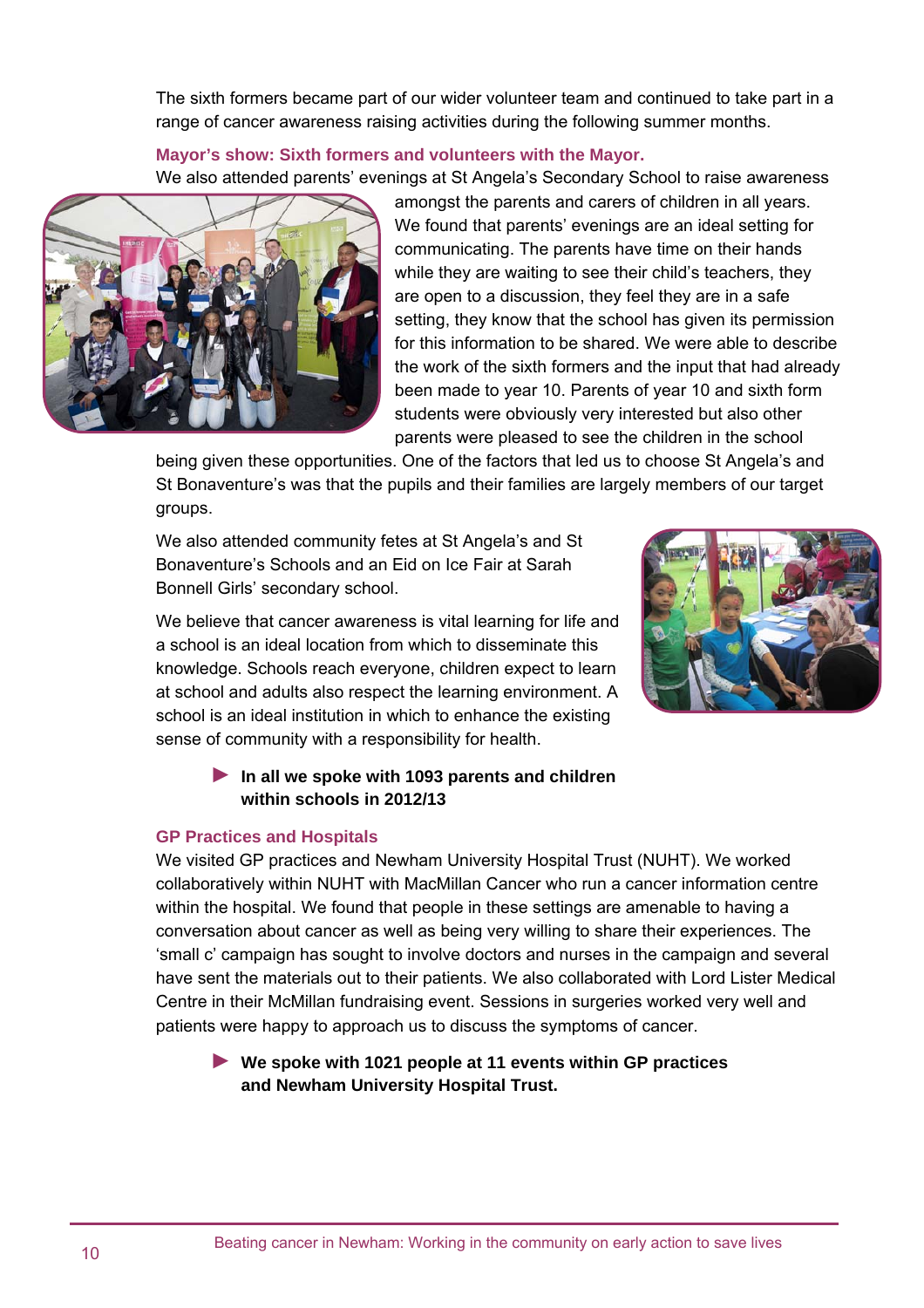## **Partnerships**

We have formed a range of partnerships with local media, local MPs, councillors, students, universities, community groups, supermarkets, shops, employers and local champions. This had enabled us to widen and deepen our impact.

### **The Media**

The local newspaper, The Newham Recorder, partnered us in the 'small c' campaign, regularly reporting on our activities and the progress of our campaign, and sharing the cancer awareness messages including signs and symptoms.

The Newham Magazine, which is delivered into every home in Newham, also reported on our campaign and helped us to reach out to more people. The Magazine includes an insert for local areas and so we invited local councillors to visit our campaign, pledge their support and share the message with their constituents.

We also targeted the Bengali and east London media and several detailed multi-lingual articles were featured in London Bangla sharing the information about signs and symptoms, self exams, having the confidence to see a doctor and attend breast screening appointments.

 $\sqrt{\theta}$  www.eastlondonnews.com/school-promotes-early-detection-of-breastcancer-as-part-of-%E2%80%98small-c%E2%80%99-campaign/

We enthusiastically offered to take part in the launch publicity for the 'small c' campaign and were featured on London TV and Radio channels. These are media contacts that can be returned to at a later stage in the project.

Television and radio coverage serves several purposes: it helps to spread the 'small c' messages, to raise the profile of the local campaign and to create excitement within the project.

### **Community Leaders**

We involved our local MPs, Lyn Brown and Stephen Timms, who both featured our campaign in their Newham Recorder column.

Stephen Timms promoted the 'small c' during Lung Cancer Awareness Month; he described the work being done and gave the details of the signs and symptoms of lung cancer and information about how to find out more. He urged his constituents to detect early: *"The disease can be treated more successfully when spotted sooner*".

When we approached Lyn Brown she had just received a letter inviting her to a breast screening appointment at St Bart's Hospital.

She offered to invite east London media to accompany her through the process as a means of increasing awareness and promoting take up.





wor was joined by councilions at the



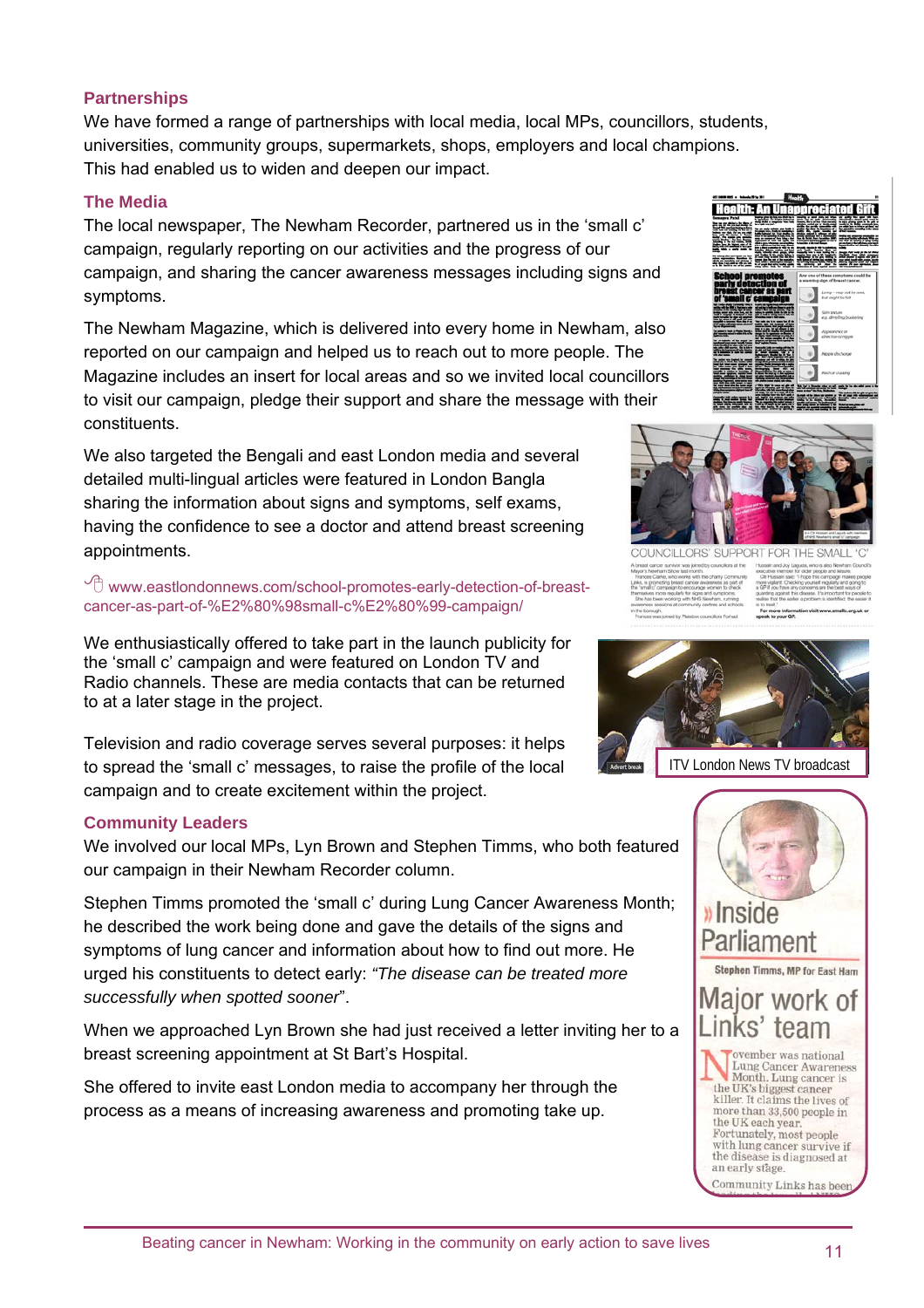MP backs vital campaign raising importance of breast self-examination

> $\frac{\text{MP Lyn}}{\text{swisted Barta}}$  *I whole*na heartedh  $\frac{m}{n}$  of  $\frac{n}{\exp{port}}$  through  $\frac{support}{n}$ TLC appy ital for to breast awareness

Lyn Brown, MP for or other change<br>West Ham Brook - look<br>changes in sha

 $\blacksquare$  Check



Lyn Brown MP said: "Breast cancer has tragically affected many women in my family including my Mum and it is for this reason I know just how vital it is that we take all the necessary steps to detect any lump or changes in our breasts as quickly as possible. In nine out of ten cases, any lump is completely innocent and benign but early detection of a lump often means a woman can be completely cured and live a long, happy and healthy life."

"Women often put themselves last and think they are too busy to do something for themselves but remember it is for your family as well that you need to keep healthy and live long."

"It is vitally important that women check themselves regularly

I wholeheartedly support the **TLC** approach to breast awareness.

**T**ouch – feel for a lump or other changes

**L**ook – look for changes in shape and texture

**C**heck – with your GP if you find any changes

It is by checking our breasts regularly that we can notice anything that is not normal for us and take action immediately to see a doctor."

Involving people with experience of cancer is a very powerful way of explaining about the campaign and sharing its life saving messages."

A range of Newham Councillors and Newham Mayor, Sir Robin Wales, supported the project and met with groups of our volunteers to commend them for their hard work. The Mayor also shared his experience of cancer with our young volunteers. Meeting with local political leaders proved to be motivational for our volunteer group and helped to develop the sense of community responsibility for health.



On another occasion we featured a Headteacher's story, his parents had died from lung cancer and other smoking related diseases. We linked this to the work that pupils in his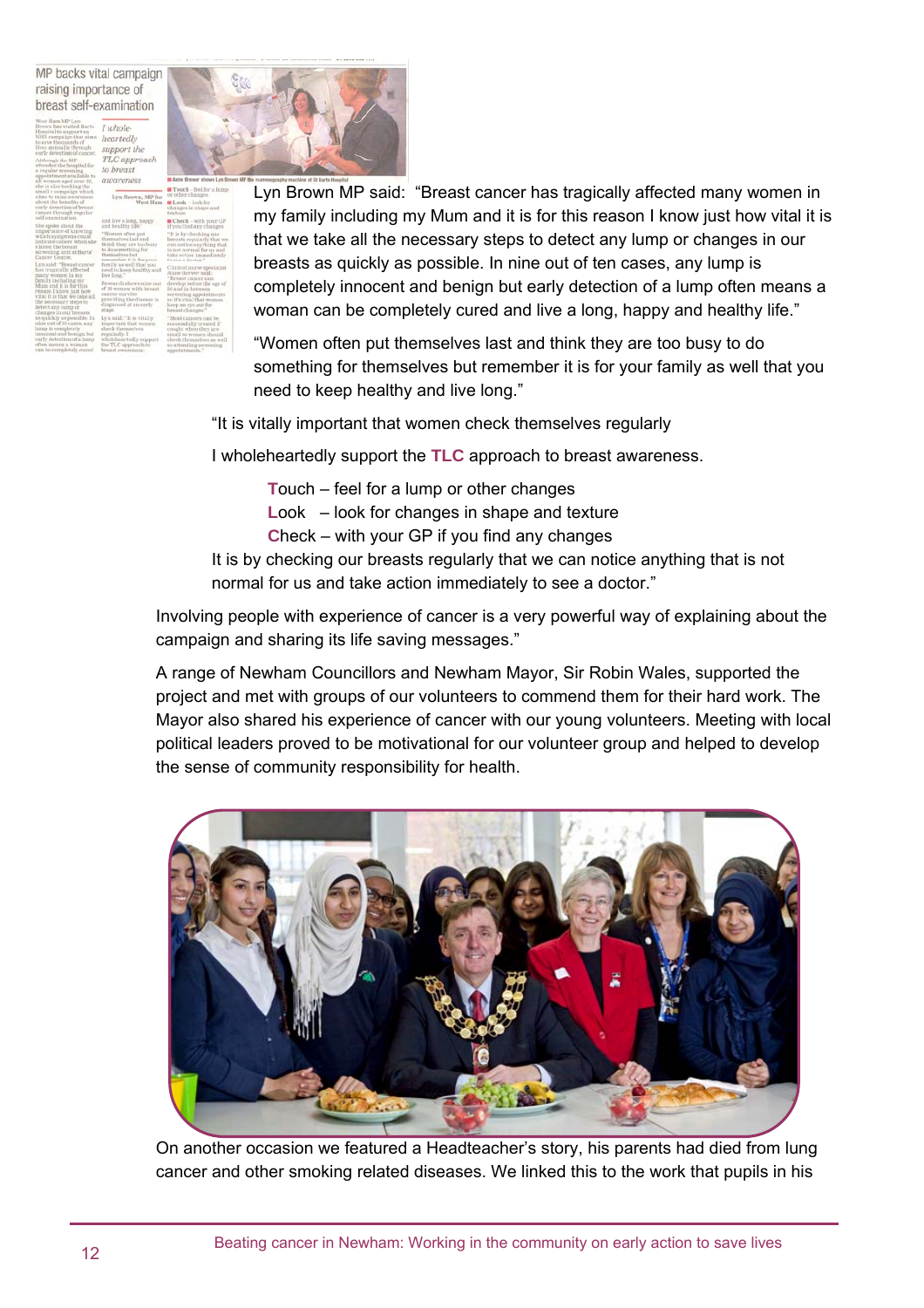school were doing to promote cancer awareness and the impact was greatly increased. We have found that people can be very generous in sharing their experiences.

St Bonaventure's Head Teacher Paul Halliwell said his personal connection to lung cancer meant the campaign had his full support. He said:

"My mother passed away from lung cancer and my father from another lung-related illness so I am passionate about educating the younger generation. Spreading the message to students while they are still at a young, impressionable age means we have a greater chance of stamping out this awful disease."

 $\sqrt{\theta}$  www.newhamrecorder.co.uk/news/forest\_gate\_students\_teach\_about\_lung\_cancer\_1\_1157780

These human stories all succeeded in conveying vital cancer awareness information in an interesting and informative way.

## **Business and University Partners**

We have delivered sessions within workplaces. Employees at John Lewis in the new Stratford Westfield Mall were able to discuss cancer symptoms and breast examinations when the small c campaign visited their canteen. We similarly visited two Tate and Lyle sites and spoke with staff at lunchtime about lung and breast cancer. The staff were very welcoming and pleased to be receiving such important information at work. These employees found the wallet size leaflet very useful as they could keep it with them at all times as a reminder.

Pre-registration pharmacists employed by Boots approached us with an offer to be involved in our lung cancer awareness work. They were required as a part of their training to carry out each year. a community health awareness project and they had seen our campaign in the press. NHS staff trained them in lung cancer awareness and they became a vibrant and knowledgeable extension of our team. They played a vital role in the 'small c'

awareness raising event at Westfield shopping centre on the 24<sup>th</sup> November. The idea of running this event was originally developed with the students and several played an active part in making the arrangements with the Westfield shopping centre managers. We provided the 'small c' resources and the students collected other useful information about cancer support services and resources to assist people who wished to give up smoking.

Similarly, the University of East London approached us to ask if we would work with their public health students. We delivered lessons at UEL and trained undergraduate and masters' level students in lung cancer awareness and they joined with us to deliver more 'small c' events in Stratford Westfield.

At these events the pre-registration pharmacists and the UEL students staffed a stall and walked around the shopping centre talking to people in order to raise awareness of the signs and symptoms of cancer. The shopping centre was busy throughout these days. The students worked hard to approach people in a friendly and helpful manner. Their energy and enthusiasm, and numbers, helped us to reach out to many more people. The quality of the interaction with members of the public was impressive, all the students were warm and approachable; they were well informed and we saw many animated and interested conversations taking place during the day.

► **610 people were spoken to at other events, such as these, in 2012/13.** 

About 100 people are diagnosed annually with lung cancer in Newham. About 80 people die from lung cancer

People often postpone getting help from their GP but if lung cancer is caught at early stage, it's treatable.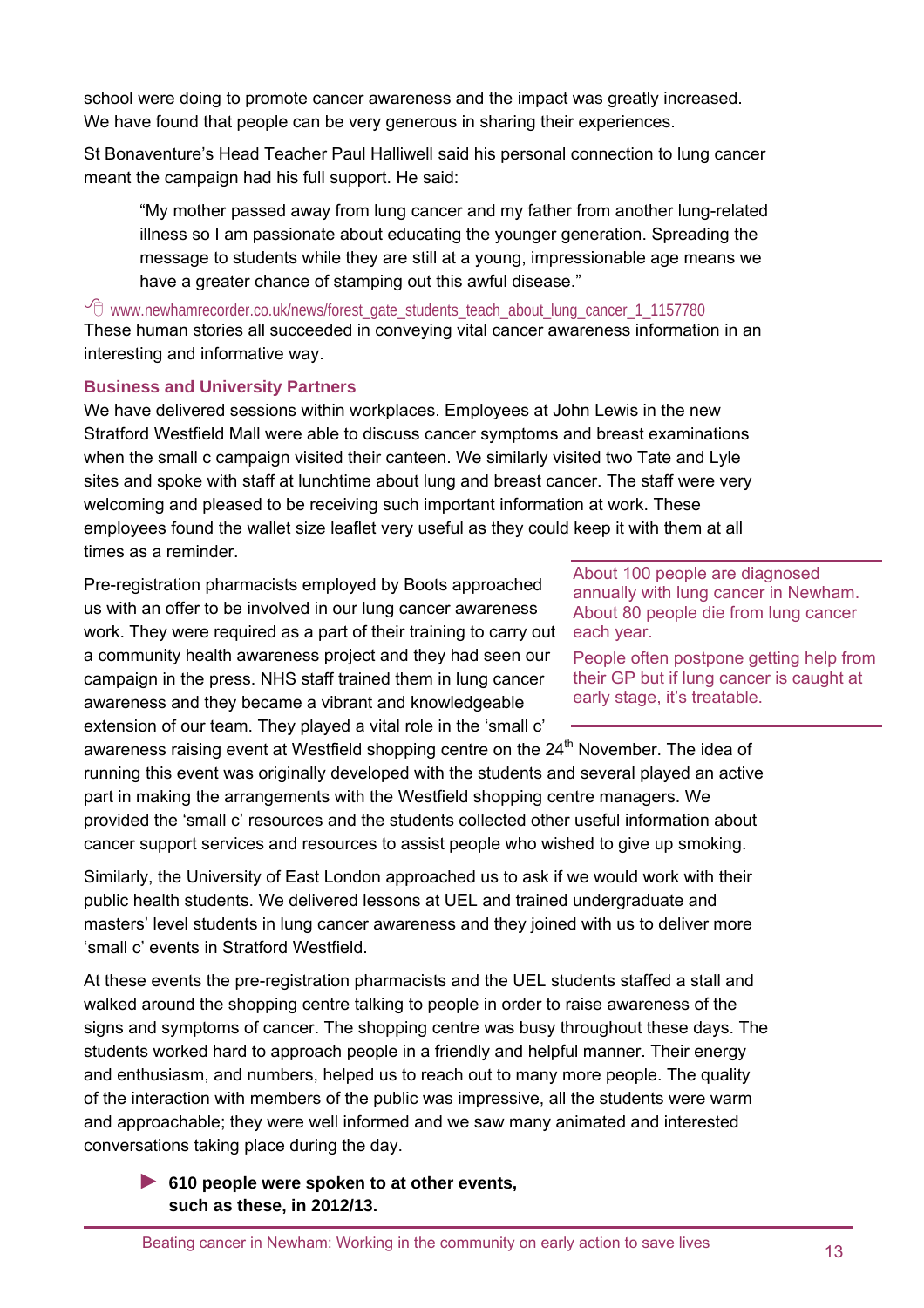## **Feedback on the 'small c' resources**

#### **Breast Cancer resources:**



Amongst the positive responses we received to the 'small c' resources was the strong association in people's minds of pink materials with breast cancer (pink ribbon). The bright pink colours of the 'small c' materials are very eye catching and attractive on banners, cards and leaflets and draw much attention. The range of materials – two sizes of leaflets, oyster card holders, nail files, mirror stickers and symptom checkers enables stalls to look inviting and attractive and offers something for everyone.

The mirror sticker is an innovative idea designed to promote behaviour change, it is a sticker that clings to mirrors, shower screens etc and encourages women to remember to self examine regularly. We welcomed this resource particularly as we had sought to create something ourselves to serve this purpose. Some women felt too embarrassed to stick this up in a bathroom that would be used by male family members but suggested that they would put it in a drawer where they would see it regularly and it would prompt them to check.

The little leaflet was easy to give out and easy for women to keep, it can be placed inside the oyster card for safe keeping and easy and regular access.

The big leaflet - has the advantage of containing instructions on how to examine yourself. It is Important to promote self examination as few women say they already do it. But the larger leaflet is more difficult to keep on you. So it was ideal to have both and use as appropriate.

We received mixed reactions to the Oyster Card, it proved popular with some women, particularly the young. Others expressed reservations about the photo of the bra on the front. Some people don't take an Oyster Card as they would not feel comfortable in using it; it stands out clearly from afar. They find this too embarrassing.

The bra on the breast cancer awareness banner has also sometimes proved to be contentious and in some locations we have been asked to take it down.

Other reservations have included the use of 'bosom buddy'. Young people have commented that it is an old fashioned term; furthermore puns are not easily translated or easily understood by all groups. Some individual men were reluctant to take these resources for their wives; the bra seemed to put them off.

#### **Lung Cancer Resources**

এটা ফুসফুসের ক্যান্সারের মত গুরুত্বপূর্ণ কিছুও হতে পারে <u>आछा शाकालडे ला धवाल भावाल आमनाव जीवन (वाह</u>

।<br>পৰিচিত শুৰাচ্ছে

.<br>साल भारत।



A lot of people do not know any signs/symptoms of lung cancer so the symptom checker is very useful. We received a positive response to the symptom cards and people took home several to share with relatives, neighbours and friends.

Some people thought the cards were about having a cold or flu while some thought the symptoms being described were for T.B. The production of symptom checker cards in Bengali was very helpful to us in reaching one of our target groups – Bengali men over 50.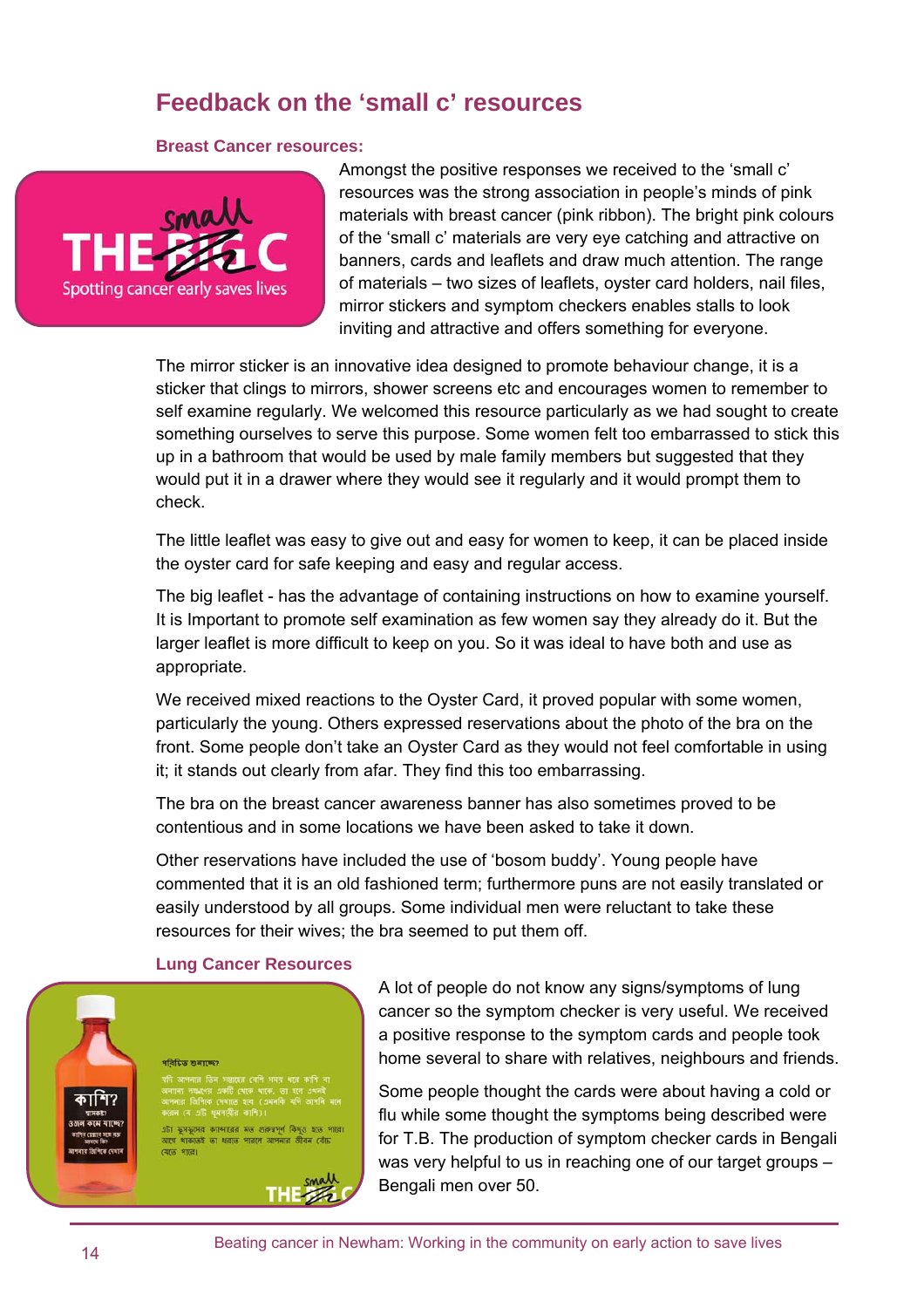The lung cancer banner is striking and colourful and does succeed in attracting people's attention.

## **Communicating with local people**

Overall we found that local people demonstrated little knowledge of the possible signs and symptoms of breast and lung cancer. A lump is the symptom most likely to be recognised for breast cancer but the other symptoms were not known. The only people we have met in the community who knew these additional symptoms were doctors and nurses.

Women did respond to the Breast Cancer leaflets by saying "I've had mine done". They were clearly associating this information with breast screening and reported that they had been given leaflets when they had their mammograms. Newham PCT had asked the radiographers to hand out 'small c' leaflets to women after a screening and it was clear that this had succeeded in raising the awareness of breast cancer symptoms.

We found that it was important to grab people's attention to explain key facts such as, that lung cancer can affect non smokers too. In this way we were able to engage people who mistakenly felt they were not at risk.

We have been impressed by the way in which individuals are willing to discuss intimate information in busy locations, such as, shopping centres and community events. Individuals have been shown breast self examination in public locations such as the Mayor's Show.

We received the strong feeling that people are pleased that someone is taking the trouble to care about their health. At a school parents' evening a father responded with: *"thank you for saving my life"*. People respond well to the idea that this is knowledge that should be passed from person to person, generation to generation. That we should all know these symptoms and be aware when someone we know shows them.

We produced a range of supplementary materials such as PowerPoint presentations and props. These resources – for example pictures of the numbers of chemicals in a cigarette, or jars of tar demonstrating the amount an average smoker has in their lungs - can have a powerful impact.



Barrack Obama stopped smoking in 2011; he had been trying to stop since 2006.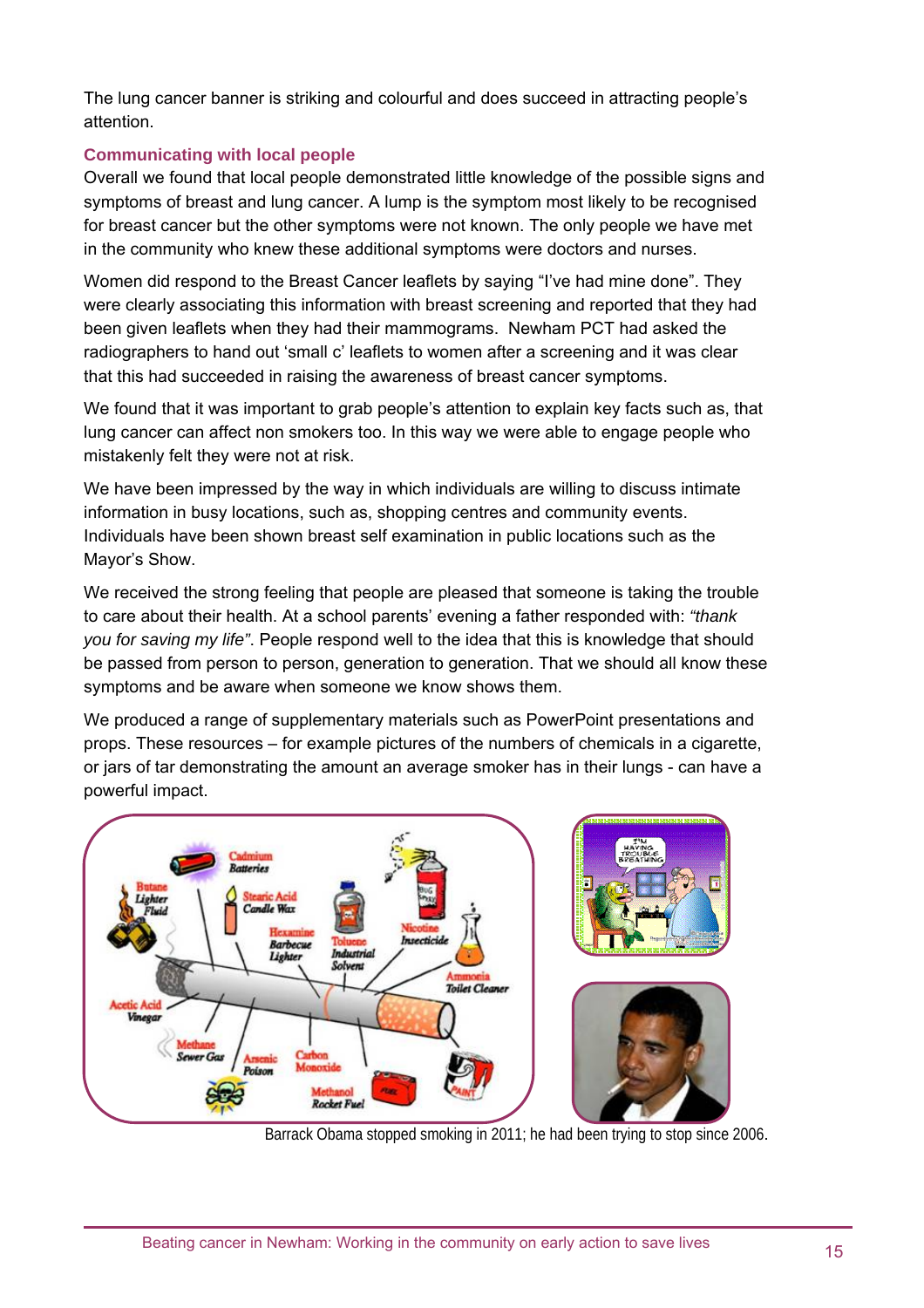We have sought to create accessible and fun resources so that we can reach out to a range of people who learn and remember in different ways. Interactivity and reinforcement of learning can be useful and fun and so we have developed a range of card games and short quizzes for people to complete with various small prizes as incentives.

## **People's experiences of using GP services**

People reported a mixture of experiences. Some doctors were reported to be good at giving out information. We were told that some GPs had invited women in for breast examinations and demonstrations of self-examination. Some people recognised our leaflets as their GP had sent them some already; others reported that posters were displayed in their practices.

We received some very positive feedback, demonstrating a good level of trust in the GP.

On the other hand, some people reported that their GP couldn't give enough time to the patients in their appointments. Others found it difficult to get an appointment with the GP, and were unhappy about the length of time they had to wait to be seen. People referred to the role of gatekeepers, receptionists, nurses, before they actually get to the GPs.

Several people, mostly men seemed reluctant to go to the doctors, several said they would rather go to A&E and get an x-ray or blood tests.

One of the issues that people discussed with us was that patients have to be persistent and need to be assertive, in order get their concerns addressed. Some people suggested that it would be a good idea to provide patients with the tools to be assertive.

Overall, we found that it has strengthened the impact of the 'small c' campaign that GP practices have opted into the project and that these GPs and practice staff are also being informed and educated as part of the campaign.

### **Impact on behaviour:**



### **Breast self-examination**

Many women who were spoken to at length agreed that they would do self examination from now on but had not done so before. Women spoke about not being confident to self-examine and we were able to reassure them with the straightforward 'know what is normal' for you approach. Touch, Look and Check is a simple and easy message to communicate and effectively demystifies the process.

Girls at Plashet School are very positive that this is a habit for life and the discussion of breast cancer within that school has been normalised. A staff member, Edythe, at Plashet School carried out her first ever breast self examination at the age of 47 and found a lump, which was cancer. She has been treated and is now back at work. This experience acts as a strong motivator for behaviour change in others and we share this powerful story wherever we go. We are also using this example to open doors into workplaces which employ a large number of women.

You can find out more about Edythe's story, and the work at Plashet School in a separate report  $\partial$  www.community-links.org/uploads/documents/Plashet\_School.pdf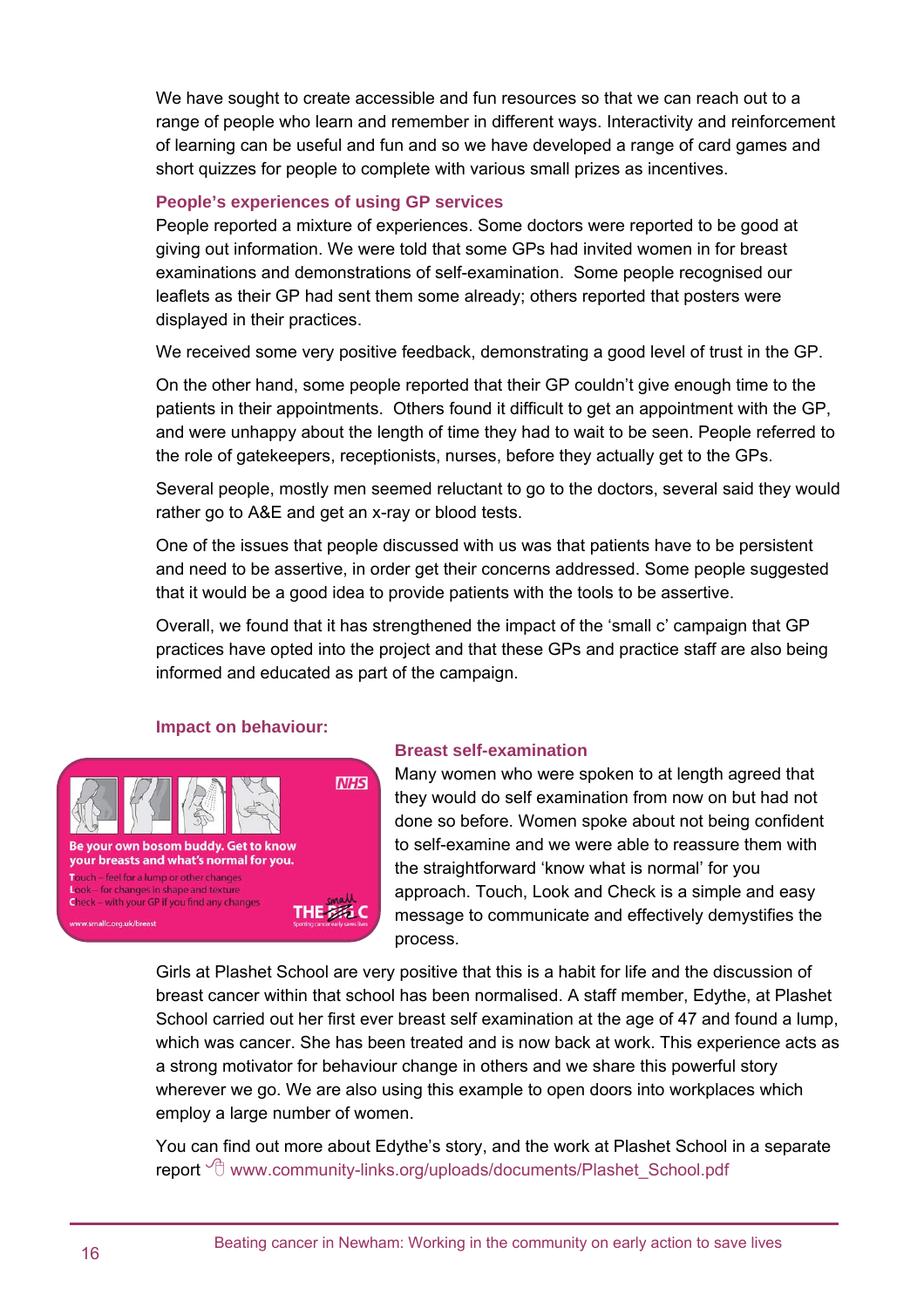### **Smoking**

We are careful not to stigmatise smokers and we concentrate on promoting awareness of the signs and symptoms of lung cancer and the need to detect early. We encourage people to understand that even a persistent 'smokers' cough' of over three weeks is a reason to go to the doctors. And we explain that non-smokers can get lung cancer, a fact that does seem to be little known. In some settings we have been able to refer to the 'stop smoking' teams and have spoken with people who are determined to give up.

### **Shisha Smoking**

We found a level of disbelief and denial about the harmful effects from some users, particularly young users. But children and young people who have not yet started say they will never use Shisha. Parents and other adults were also keen to share our warning with family members.

#### **Responsibility for Others**

Individuals have demonstrated a willingness to learn about the signs and symptoms of the main cancers. They have willingly taken away cancer symptom checker cards to refer to a later time and they have shown an increased feeling of responsibility for being aware of and identifying these symptoms in the people around them; family, friends and neighbours. People have appeared willing to take on this role and seem empowered to care for the health of others.

### **Campaign recognition**

The recognition of the campaign has grown swiftly. We have sought to distribute information and speak to people in a wide range of community locations – at the shops, at school, in the GPs, in the workplace, at hospital, at the local fete and at places of worship. We also benefit from the information shared in the local media and as part of wider campaigns, information on the radio, on the sides of buses etc. We believe that our health messages are reinforced when they come from a range of different sources in a variety of settings.

A number of organisations have also contacted us to ask to be part of the campaign and to offer to run their own activities.

By developing a highly visible and focussed campaign it is possible to draw new people into the work of reaching out to the target groups.

### **How could things be done more effectively this year?**

We feel that the campaign has been very effective and we will continue to deliver the range of outreach sessions in a wide range of locations and groups. We propose to reach more people through parents' evenings in schools and through faith groups because these are settings in which it can be easier to talk to large numbers of people and in which it is possible to enhance the existing sense of community with an ongoing responsibility for health. We will also prioritise ESOL classes so that we can reach people who do not speak or read English and who may not be receiving any of this information.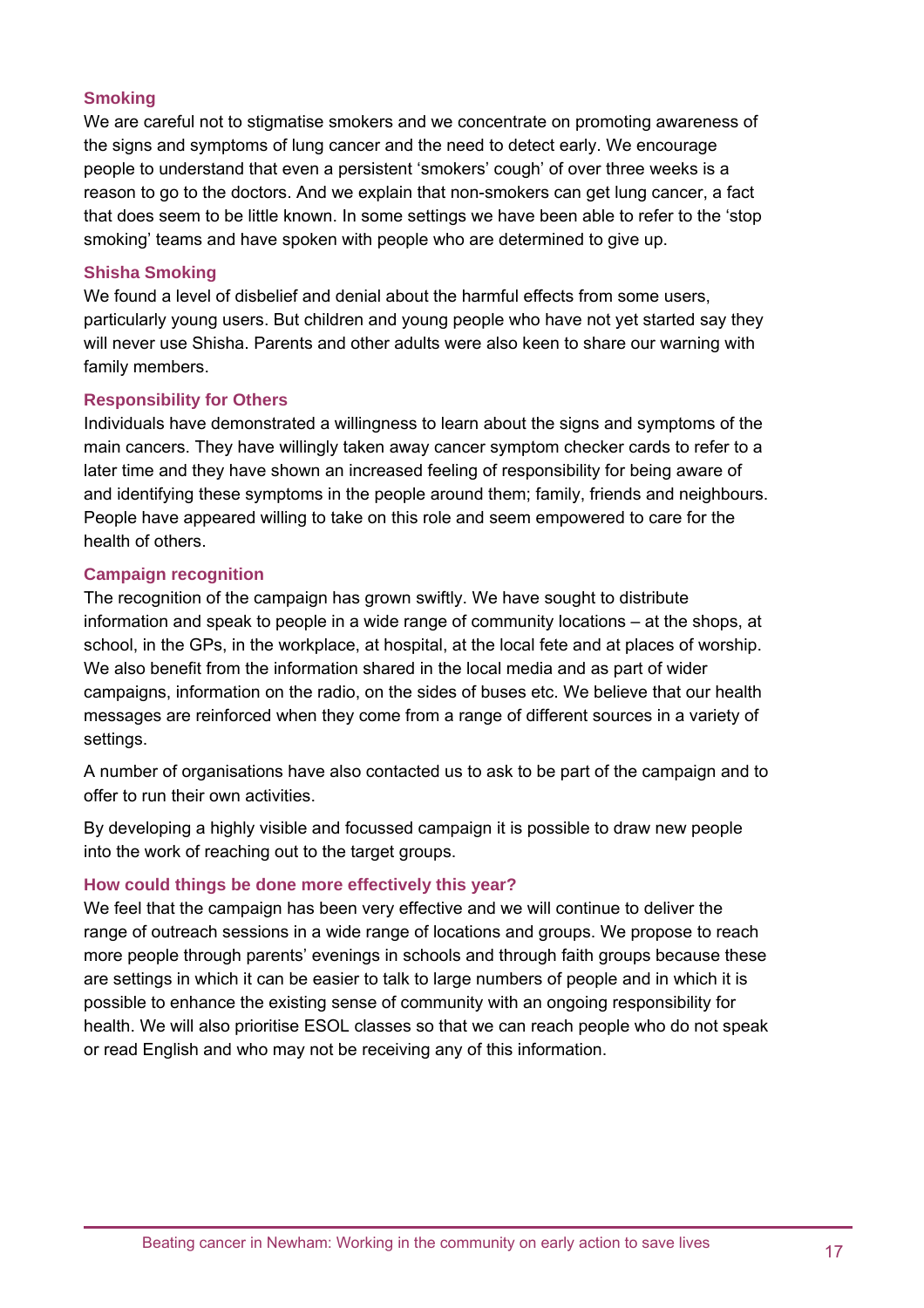## **Conclusions**

*Newham is the most diverse borough in the country and one of the challenges we face is that universal messages do not reach all our communities equally.*  Tim Baker, NHS North East London and the City.

In response to this challenge we targeted the groups we are seeking to work with geographically, physically and socially. We have successfully used community development approaches to reach out to people focussing on those who are at highest risk within our diverse community. We have sought to empower people with knowledge and to encourage behaviour change. We have found people to be very receptive to the idea of taking more responsibility for their own health and for the health of those around them.

We have sought to not only inform people for their own sakes, but also to encourage a feeling of community responsibility for health.

We have sought to not only inform people for their own sakes but also to encourage a feeling of community responsibility for health. We have done this in a range of settings - from schools where children are channelling information to their parents and wider families, to churches and mosques where worshippers are encouraged to care for each other and for their neighbours. By encouraging this feeling of responsibility it is possible to reach more deeply into the communities that we are targeting.

We have found that it is vital to recruit staff from within the community. Communication is more effective and more powerful if the audience recognise the messenger as someone like themselves. Recognition builds trust which enables meaningful conversations to take place about health issues and concerns. Our team proved to be highly motivated and effective as well as highly relevant to the audience. It was worthwhile spending time building a good varied team.

Involving young people as health advocates is very powerful. The young people will acquire vital information for life and they will develop as community resources. When young people speak to their peers they are more likely to be listened to and when they speak to adults it is also very forceful.

In order to spread the work more widely it was essential to form a genuine partnership with the local media: to discuss the purpose of the project and to elicit their active involvement.

As a result we received ongoing support in the form of articles covering our progress and the opportunity to regularly share detailed information about the signs and symptoms with readers. Newham and east London media also agreed to include website details for the 'small c' campaign and contact details for Community Links' project so that anyone wishing to get more information about breast cancer or to volunteer could get in touch. This enabled a range of potential partners to get in touch and help to build the project further.

We were also alert to wider media interest and played an active part in promoting our story to London wide media with interviews on radio and TV as part of the 'small c' launch.

As this is a pilot project we were able to be flexible as we developed our strategies. We were very open to suggestions and approaches from outside. We found that within the local community there are many different groups and individuals who are concerned with health awareness and involving them shaped the project and helped to reach out to more people. In this way the project has been able to be dynamic and exciting, reaching out in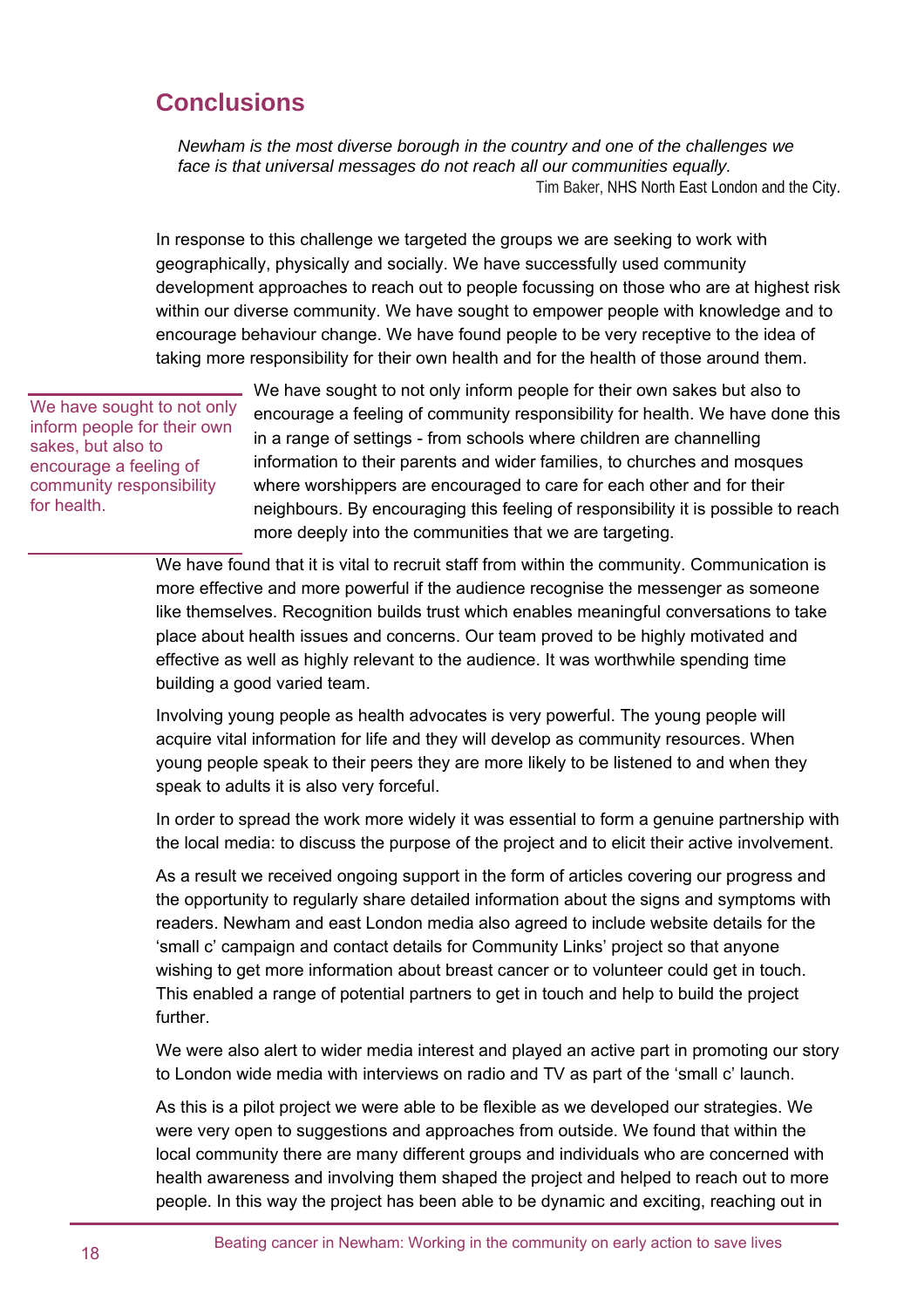ever different ways; thus helping to capture the interest of the media and to keep workers and volunteers highly motivated.

The project benefited from the strong partnership between Community Links and the local NHS, from the depth of knowledge and insight of both partners. Community Links, an organisation embedded in the local community brought over 30 years experience of reaching into local communities. The local NHS public health team brought extensive and specialist knowledge of the challenges facing early detection.

We have shown that with serious consideration and an energetic approach we can effectively reach into communities that are not easily reached through mainstream approaches and we can empower local people to play an active role in taking responsibility for the health of those around them.

## **Nazma's Story**

**Nazma Sheikh credits the 'small c' campaign with her survival**.

"When l started volunteering with your fantastic projects l didn't realise that not only would l feel great helping others, but l would also end up helping myself. The reason being is that all the breast cancer cases l had come across before (family & friends) were by way of them feeling a lump. It was only when l started this work that l learnt of the other signs and symptoms and this is how mine was diagnosed."

"I felt that something was wrong, even though I could not find a lump. My nipple began to point in a slightly different direction and I know from the 'small c' symptom checker cards that this is one of the possible signs of breast cancer. I sought help quickly and asserted confidently that I felt something was wrong. My tumour was very deep and couldn't be felt, not even by the doctors, but it was because l knew something wasn't right that l persisted and a scan was undertaken and the lump found."

"Tests proved me right and I went on to receive treatment. I was told that if I had waited until a lump could be felt I would probably not have survived."

"As a result, they have found the cancer early and whilst it is aggressive they are dealing with it promptly. If l had waited for the lump to grow to the degree that it could be felt, then maybe it would have been a more dire situation."

## **Nazma Sheikh, Volunteer**

► The cancer has been successfully treated and Nazma is now volunteering again with the project – sharing her personal experience.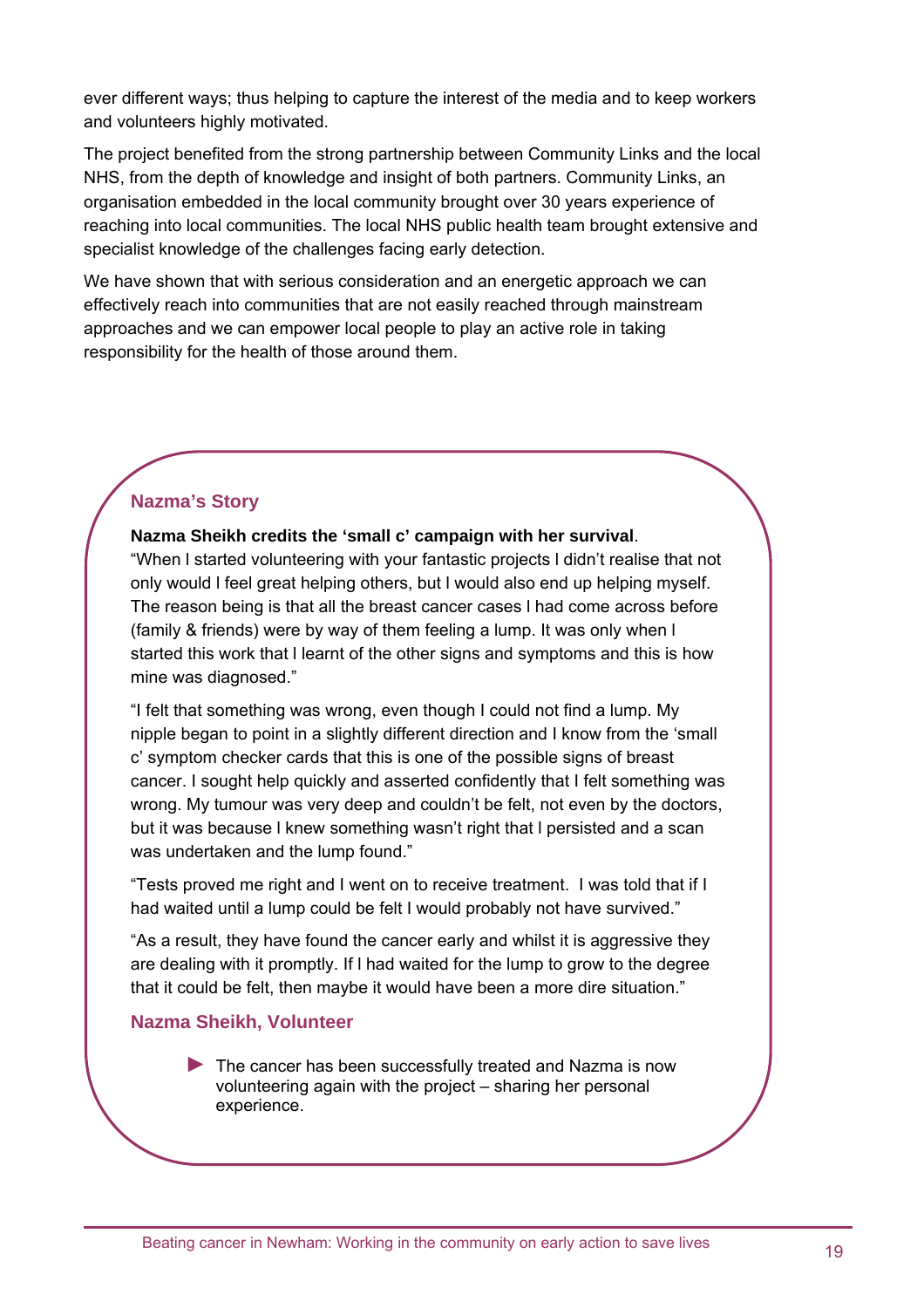## **Community Links 'small c' Project Top Tips**



#### **Make it personal**

When making presentations explain that 1 in 3 people will have cancer in their lives. What does that mean for the people in this room? Look around and think about it.

#### **Be embarrassed – have fun**

Talking about breasts and self examination is embarrassing, enjoy it and have a laugh. Embarrassment is not boring, it will be remembered.

#### **Find creative ways to reach hard to reach groups**

Go to your target groups; don't expect them to come to you. Think creatively about where your target groups go and reach out in as many ways as you can – try places of worship, schools, community centres, community events, workplaces, social settings, take part in school parents' evenings.

#### **Share personal experiences of cancer**

Involve people with personal experience of cancer to share their experience and how they feel. Look for people who detected cancer early who can give examples of less extensive / invasive treatments. Share stories from your own project such as that of Edythe Labinjo.

#### **Locally rooted teams**

You will be much more effective if the people you use to build your message are recognisable as having come from the audience themselves. Involve people with appropriate socio-cultural knowledge and language skills.

#### **Empower people to share with families, friends and neighbours**

Everyone can be a life saver; People will take seriously their responsibility to share health messages with their families, friends and neighbours.

#### **Use varied resources**

When making presentations use a variety of resources such as YouTube songs, podcasts, models, games, websites. Don't be boring, people learn and remember in different ways. Be interactive; be funny.

#### **Keep media involved**

Work in partnership with the local papers and Council magazines – and look for opportunities to feature in the national press, radio and TV – in order to share health messages more widely.

#### **Be open to new partnerships**

Keep your profile high and people will contact you with ideas for co-working. Exciting and new suggestions can help to keep the project lively and fun and also provide more stories for the media which, in turn, helps to keep your profile high.

#### **Achieve many things at once**

Strong projects manage to offer many experiences at once. For the volunteer they offer valuable work experience, exposure to local leaders, content for job applications and personal statements. For the ESOL student they offer English practise and life saving information. For the university they offer real practical experience to complement theoretical learning. For the school they offer pupils confidence-building activities and exposure to possible careers. Be aware of all your project is offering and make it explicit.

#### **Community organisations and the NHS work together**

Build partnerships between community organisations and the NHS which use the knowledge and insights of each to build projects that reach out and empower local people to take responsibility for their health.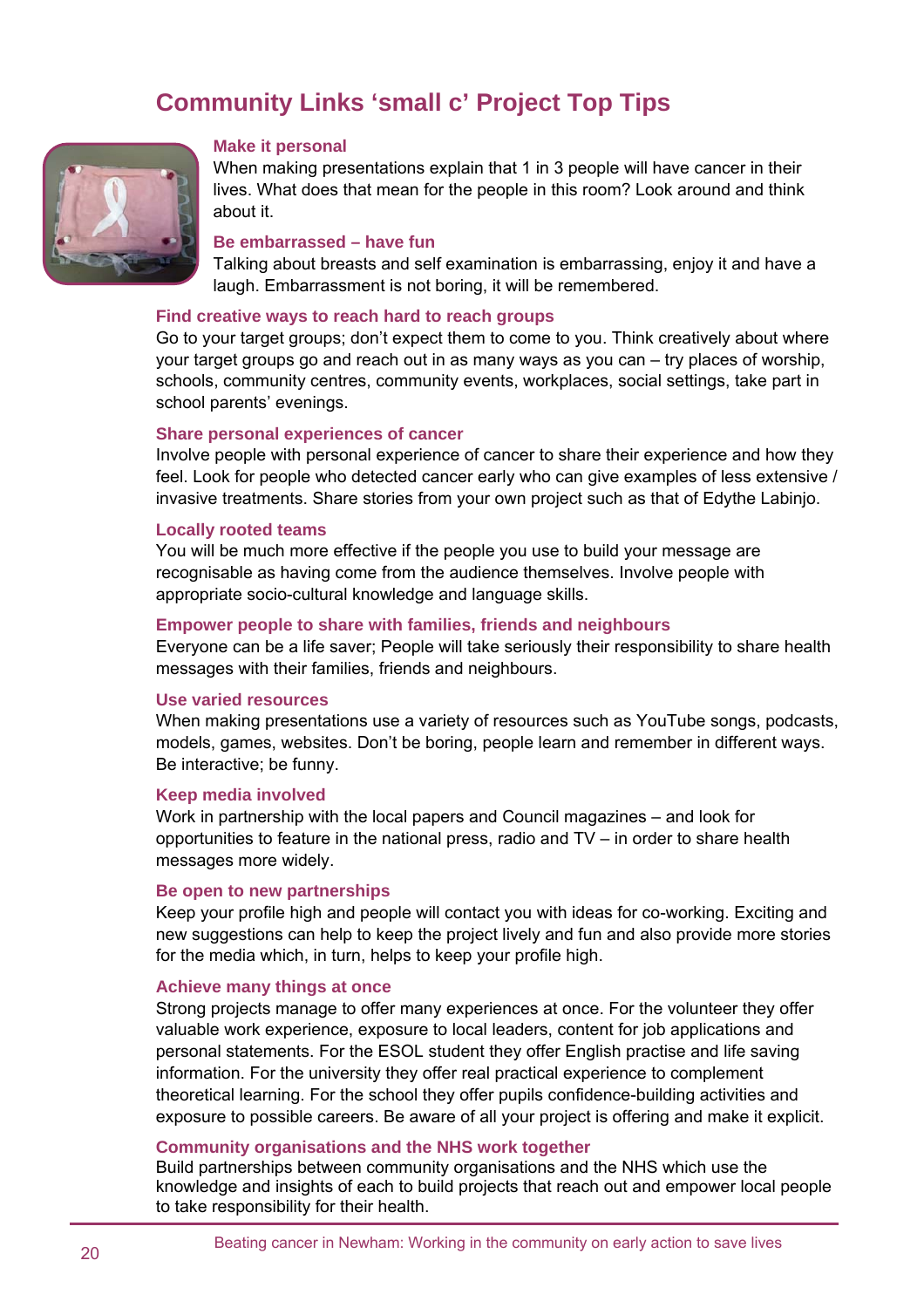## **Information and Resources**

For more information:

## **Community Links**

105 Barking Road London E16 4HQ

## Contacts:

Frances Clarke frances.clarke@community-links.org Zoraida Colorado zoraida.colorado@community-links.org Website www.community-links.org

## **NHS North East London and the City**

Newham Public Health Team Fourth Floor West, Newham Dockside 1000 Dockside Road London E16 2QU

## Contacts:

| Tim Baker                                      | Assistant Director, Public Health tim.bakerph@newham.gov.uk<br>Sarojini Ariyanayagam Health Improvement Manager | sarojini.ariyanayagam@ newham.gov.uk |
|------------------------------------------------|-----------------------------------------------------------------------------------------------------------------|--------------------------------------|
| Small c campaign<br><b>Detect Cancer Early</b> | www.smallc.org<br>www.detectcancerearly.org                                                                     |                                      |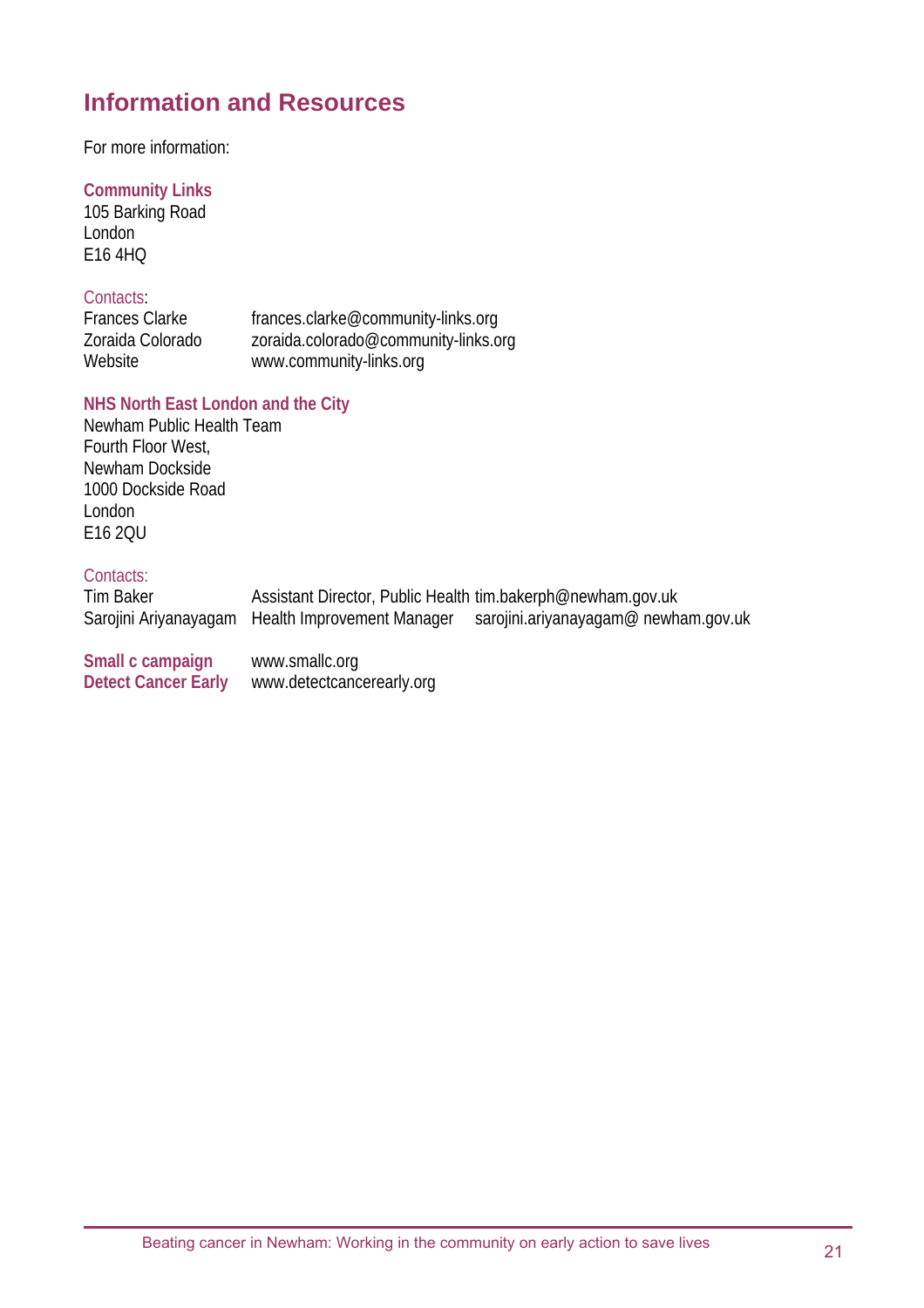## **Appendix1 Outreach Data**

| Community<br><b>Events</b>                                   | Date of<br>Event | Venue                                                             | People outreached<br><b>White</b><br><b>Black</b><br>Bangladeshi<br>Other<br>White men<br>men<br>women<br>women<br>$>40$<br>$>40$<br><40<br>$>40$<br>$>40$<br><40<br>$>40$<br><40<br><40<br><40<br>15<br>$\overline{0}$<br>36<br>23<br>0<br>$\theta$<br>$\theta$<br>$\theta$<br>45<br>0<br>39<br>35<br>12<br>9<br>4<br>0<br>1<br>28<br>1<br>1<br>$\overline{2}$<br>33<br>17<br>21<br>14<br>14<br>12<br>1<br>0<br>6<br>145<br>78<br>73<br>55<br>39<br>78<br>45<br>200<br>104<br>146<br>5<br>39<br>14<br>12<br>9<br>3<br>26<br>$\theta$<br>$\theta$<br>4<br>5<br>$\overline{2}$<br>8<br>4<br>3<br>8<br>$\theta$<br>1<br>6<br>6<br>3<br>3<br>$\overline{2}$<br>19<br>45<br>4<br>13<br>$\Omega$<br>12<br>20<br>$\overline{7}$<br>$\overline{7}$<br>3<br>$\mathbf 0$<br>5<br>5<br>26<br>$\mathbf 0$<br>15<br>$\mathbf 0$ |     |     |                |             |             |                |                |     |     |              |
|--------------------------------------------------------------|------------------|-------------------------------------------------------------------|---------------------------------------------------------------------------------------------------------------------------------------------------------------------------------------------------------------------------------------------------------------------------------------------------------------------------------------------------------------------------------------------------------------------------------------------------------------------------------------------------------------------------------------------------------------------------------------------------------------------------------------------------------------------------------------------------------------------------------------------------------------------------------------------------------------------|-----|-----|----------------|-------------|-------------|----------------|----------------|-----|-----|--------------|
|                                                              |                  |                                                                   |                                                                                                                                                                                                                                                                                                                                                                                                                                                                                                                                                                                                                                                                                                                                                                                                                     |     |     |                |             |             |                |                |     |     | <b>TOTAL</b> |
|                                                              |                  |                                                                   |                                                                                                                                                                                                                                                                                                                                                                                                                                                                                                                                                                                                                                                                                                                                                                                                                     |     |     |                |             |             |                |                |     |     |              |
| <b>Manor Park</b><br>Spring<br>Festival                      | 25/06/2011       | Plashet Park,<br>Plashet<br>Grove, East<br>Ham E6 1AA             |                                                                                                                                                                                                                                                                                                                                                                                                                                                                                                                                                                                                                                                                                                                                                                                                                     |     |     |                |             |             |                |                |     |     | 119          |
| Plaistow<br>Spring<br>Festival                               | 02/07/2011       | Plaistow Park,<br>Greengate<br>Street,<br>Plaistow<br>E13 0AS     |                                                                                                                                                                                                                                                                                                                                                                                                                                                                                                                                                                                                                                                                                                                                                                                                                     |     |     |                |             |             |                |                |     |     | 130          |
| <b>Beckton</b><br>Spring<br>Festival                         | 09/07/2011       | New Beckton<br>Park, Savage<br>Gardens,<br>Beckton E6<br>5PU      |                                                                                                                                                                                                                                                                                                                                                                                                                                                                                                                                                                                                                                                                                                                                                                                                                     |     |     |                |             |             |                |                |     |     | 120          |
| Mayor's<br><b>Newham</b><br>Show                             | 16/17 July       | Central Park,<br><b>High Street</b><br>South, East<br>Ham, E6 6ET |                                                                                                                                                                                                                                                                                                                                                                                                                                                                                                                                                                                                                                                                                                                                                                                                                     |     |     |                |             |             |                |                |     |     | 963          |
| Canning<br>Town and<br>Custom<br>House<br>Spring<br>Festival | 23/07/2011       | Memorial<br>Park,<br>Memorial<br>Avenue, West<br>Ham E15 3BT      |                                                                                                                                                                                                                                                                                                                                                                                                                                                                                                                                                                                                                                                                                                                                                                                                                     |     |     |                |             |             |                |                |     |     | 112          |
| Stratford and<br>West Ham<br>Spring<br>Festival              | 20/08/2011       | Stratford<br>Park, West<br>Ham Lane,<br>Stratford<br>E15 4PT      |                                                                                                                                                                                                                                                                                                                                                                                                                                                                                                                                                                                                                                                                                                                                                                                                                     |     |     |                |             |             |                |                |     |     | 43           |
| Goosley<br>Playing<br><b>Fields</b>                          | 17/09/2011       | St Alban's<br>Avenue, East<br>Ham E6                              |                                                                                                                                                                                                                                                                                                                                                                                                                                                                                                                                                                                                                                                                                                                                                                                                                     |     |     |                |             |             |                |                |     |     | 121          |
| Keir Hardie -<br>Play Day                                    | 29/10/2011       | Appleby<br>Road,<br>Canning<br>Town<br>E16 1HR                    |                                                                                                                                                                                                                                                                                                                                                                                                                                                                                                                                                                                                                                                                                                                                                                                                                     |     |     |                |             |             |                |                |     |     | 68           |
| Abbey Lane<br><b>Green Space</b>                             | 30/10/2011       | Abbey Lane,<br>Stratford<br>E15 2GN                               | $\overline{7}$                                                                                                                                                                                                                                                                                                                                                                                                                                                                                                                                                                                                                                                                                                                                                                                                      | 8   | 4   | $\overline{7}$ | $\mathbf 0$ | $\mathbf 0$ | $\overline{2}$ | 1              | 4   | 11  | 44           |
| <b>Forest Lane</b><br>Park                                   | 25/02/2012       | Magpie<br>Close, Forest<br>Gate, E7                               | 12                                                                                                                                                                                                                                                                                                                                                                                                                                                                                                                                                                                                                                                                                                                                                                                                                  | 20  | 15  | 12             | 3           | 1           | 4              | $\overline{2}$ | 9   | 13  | 91           |
| <b>Community Events</b><br>Totals by ethnicity/age           |                  |                                                                   | 369                                                                                                                                                                                                                                                                                                                                                                                                                                                                                                                                                                                                                                                                                                                                                                                                                 | 198 | 215 | 116            | 115         | 43          | 163            | 58             | 266 | 268 | 1811         |
| <b>Community Events</b><br>total by ethnic groups            |                  |                                                                   |                                                                                                                                                                                                                                                                                                                                                                                                                                                                                                                                                                                                                                                                                                                                                                                                                     | 567 | 331 |                | 158         |             | 221            |                |     | 534 |              |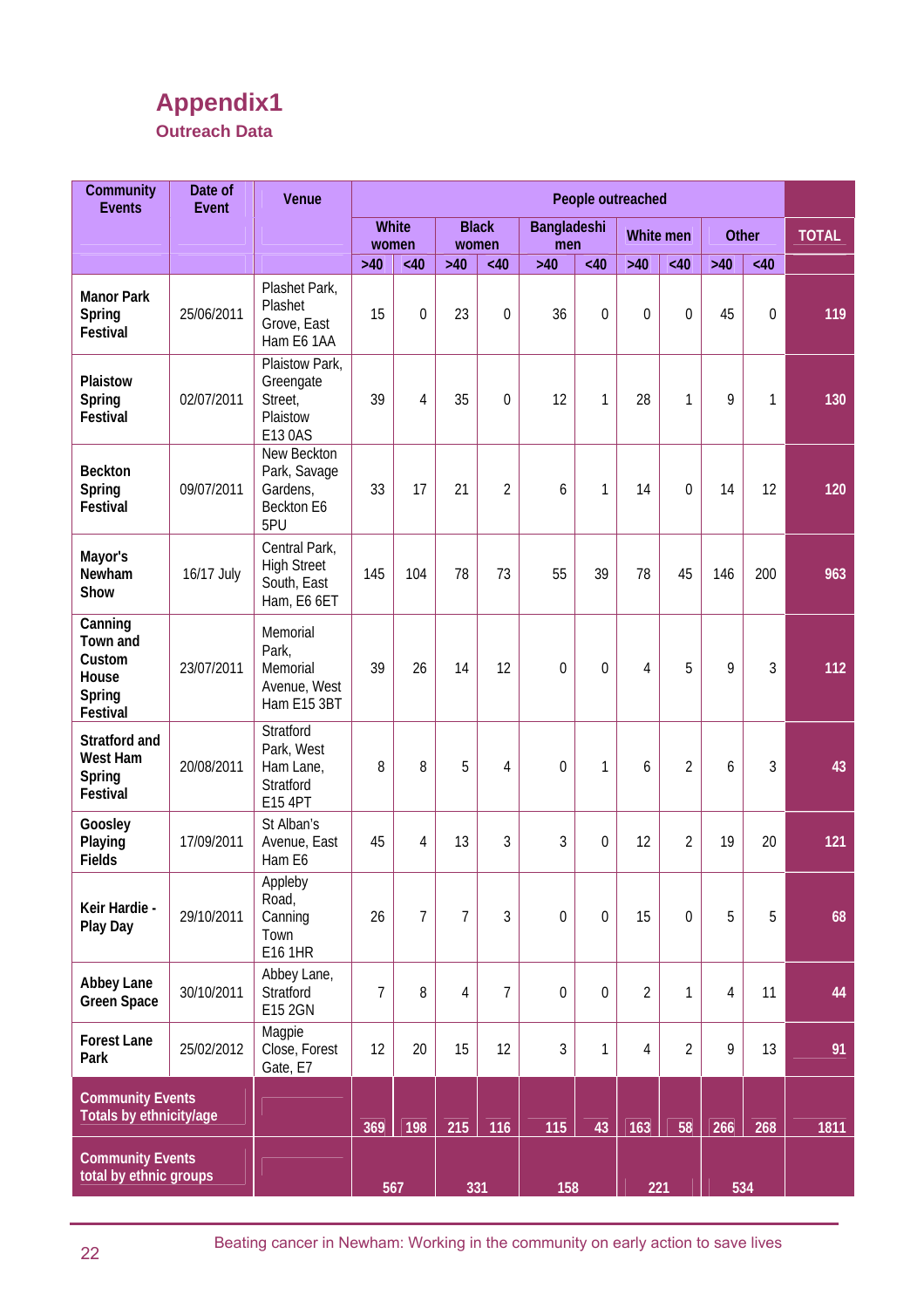| Community<br><b>Centres</b>                                  | Date of<br><b>Event</b> | Venue                                            | People outreached<br>White<br><b>Black</b><br><b>White</b><br>Bangladeshi<br><b>Other</b><br>women<br>women<br>men<br>men<br>$>40$<br><40<br><40<br><40<br>$>40$<br><40<br>$>40$<br>$>40$<br>$>40$<br><40<br>2<br>$\Omega$<br>20<br>$\overline{0}$<br>$\overline{0}$<br>$\Omega$<br>$\theta$<br>$\overline{0}$<br>15<br>0<br>$\theta$<br>$\Omega$<br>$\theta$<br>$\theta$<br>$\theta$<br>$\theta$<br>$\Omega$<br>4<br>11<br>0<br>$\overline{0}$<br>$\overline{0}$<br>$\overline{0}$<br>9<br>$\theta$<br>13<br>$\overline{0}$<br>$\theta$<br>$\theta$<br>0<br>$\theta$<br>$\theta$<br>8<br>$\theta$<br>$\theta$<br>$\theta$<br>$\theta$<br>$\mathbf 0$<br>6<br>6<br>5<br>0<br>23<br>$\overline{0}$<br>$\theta$<br>$\overline{0}$<br>$\overline{0}$<br>$\theta$<br>$\Omega$<br>0 |          |                |                 |                  |                  |                |                  |                  |             |              |
|--------------------------------------------------------------|-------------------------|--------------------------------------------------|--------------------------------------------------------------------------------------------------------------------------------------------------------------------------------------------------------------------------------------------------------------------------------------------------------------------------------------------------------------------------------------------------------------------------------------------------------------------------------------------------------------------------------------------------------------------------------------------------------------------------------------------------------------------------------------------------------------------------------------------------------------------------------|----------|----------------|-----------------|------------------|------------------|----------------|------------------|------------------|-------------|--------------|
|                                                              |                         |                                                  |                                                                                                                                                                                                                                                                                                                                                                                                                                                                                                                                                                                                                                                                                                                                                                                |          |                |                 |                  |                  |                |                  |                  |             | <b>TOTAL</b> |
|                                                              |                         |                                                  |                                                                                                                                                                                                                                                                                                                                                                                                                                                                                                                                                                                                                                                                                                                                                                                |          |                |                 |                  |                  |                |                  |                  |             |              |
| Afro Caribbean<br>Centre                                     | 13/07/2011              | 627 Barking Rd<br>E13 9EZ                        |                                                                                                                                                                                                                                                                                                                                                                                                                                                                                                                                                                                                                                                                                                                                                                                |          |                |                 |                  |                  |                |                  |                  |             | 37           |
| Afro Caribbean<br>Centre                                     | 14/07/2011              | 627 Barking Rd<br>E13 9EZ                        |                                                                                                                                                                                                                                                                                                                                                                                                                                                                                                                                                                                                                                                                                                                                                                                |          |                |                 |                  |                  |                |                  |                  |             | 15           |
| Afro Caribbean<br>Centre                                     | 20/07/2011              | 627 Barking Rd<br>E13 9EZ                        |                                                                                                                                                                                                                                                                                                                                                                                                                                                                                                                                                                                                                                                                                                                                                                                |          |                |                 |                  |                  |                |                  |                  |             | 22           |
| Progressive<br>Women<br>Association                          | 27/07/2011              | Harold Rd<br>Community<br>Centre, E13 OSE        |                                                                                                                                                                                                                                                                                                                                                                                                                                                                                                                                                                                                                                                                                                                                                                                |          |                |                 |                  |                  |                |                  |                  |             | 20           |
| <b>Royal British</b><br>Legion                               | 25/07/2011              | Constance St<br>E16 2DQ                          |                                                                                                                                                                                                                                                                                                                                                                                                                                                                                                                                                                                                                                                                                                                                                                                |          |                |                 |                  |                  |                |                  |                  |             | 28           |
| Bajuni<br>Women's<br>Advocacy                                | 25/07/2011              | Harold Road<br>Centre,<br>E13 0SE                | $\mathbf 0$                                                                                                                                                                                                                                                                                                                                                                                                                                                                                                                                                                                                                                                                                                                                                                    | $\theta$ | 3              | 9               | $\theta$         | $\mathbf 0$      | $\mathbf{0}$   | 0                | $\boldsymbol{0}$ | 3           | 15           |
| <b>CYANA</b>                                                 | 17/08/2011              | Snowshill Rd<br>Manor Park E12<br>6BE            | $\theta$                                                                                                                                                                                                                                                                                                                                                                                                                                                                                                                                                                                                                                                                                                                                                                       | $\theta$ | $\overline{2}$ | $\theta$        | $\theta$         | $\mathbf 0$      | 8              | 3                | $\overline{2}$   | 0           | 15           |
| Comm Links -<br>Pensioner<br><b>Bingo</b>                    | 03/09/2011              | 105 Barking<br>Road E16                          | $\mathbf 0$                                                                                                                                                                                                                                                                                                                                                                                                                                                                                                                                                                                                                                                                                                                                                                    | 29       | $\overline{0}$ | 4               | $\theta$         | $\mathbf 0$      | $\overline{0}$ | $\overline{2}$   | $\overline{0}$   | 6           | 41           |
| <b>Froud Centre</b><br><b>CIIr Session</b>                   | 11/10/2011              | Men only<br>session E12                          | 0                                                                                                                                                                                                                                                                                                                                                                                                                                                                                                                                                                                                                                                                                                                                                                              | $\theta$ | $\Omega$       | $\theta$        | $\Omega$         | $\theta$         | $\theta$       | 0                | 1                | 0           | $\mathbf{1}$ |
| <b>Froud Centre</b><br><b>CIIr Session</b>                   | 13/10/2011              | 1 Toronto<br>Av.E12 5JF                          | 0                                                                                                                                                                                                                                                                                                                                                                                                                                                                                                                                                                                                                                                                                                                                                                              | $\theta$ | 1              | $\overline{2}$  | $\theta$         | 0                | $\theta$       | 0                | 38               | 7           | 48           |
| <b>Froud Centre</b><br><b>CIIr Session</b>                   | 18/10/2011              | 1 Toronto<br>Av.E12 5JF                          | 1                                                                                                                                                                                                                                                                                                                                                                                                                                                                                                                                                                                                                                                                                                                                                                              | $\Omega$ | $\overline{0}$ | $\theta$        | $\theta$         | $\theta$         | $\theta$       | $\Omega$         | 3                | 4           | $\bf{8}$     |
| <b>Froud Centre</b><br><b>CIIr Session</b>                   | 20/10/2011              | 1 Toronto<br>Av.E12 5JF                          | $\theta$                                                                                                                                                                                                                                                                                                                                                                                                                                                                                                                                                                                                                                                                                                                                                                       | $\theta$ | $\theta$       | $\theta$        | $\theta$         | $\theta$         | $\theta$       | 0                | $\theta$         | 0           | $\mathbf{0}$ |
| Make a<br>Difference Day<br>Arc in the Park                  | 25/10/2011              | Hermit Park Rd,<br><b>Bethnell Av</b><br>E13 4HQ | 0                                                                                                                                                                                                                                                                                                                                                                                                                                                                                                                                                                                                                                                                                                                                                                              | 1        | 4              | 3               | $\theta$         | 0                | $\overline{0}$ | $\overline{0}$   | $\overline{7}$   | 0           | 15           |
| Make a<br>Difference Day<br><b>Rokeby Hub</b>                | 26/10/2011              | 63 Rokeby St,<br>Stratford<br>E15 3NS            | 6                                                                                                                                                                                                                                                                                                                                                                                                                                                                                                                                                                                                                                                                                                                                                                              | 5        | 4              | $\overline{2}$  | $\boldsymbol{0}$ | 0                | $\overline{2}$ | $\boldsymbol{0}$ | 5                | 0           | 24           |
| Make a<br>Difference Day<br>Play, Sow and<br><b>Grow Hub</b> | 27/10/2011              | 6 Gay Rd,<br>Stratford<br><b>E15 2RN</b>         | 5                                                                                                                                                                                                                                                                                                                                                                                                                                                                                                                                                                                                                                                                                                                                                                              | 2        | $\overline{2}$ | 4               | $\mathbf 0$      | $\mathbf 0$      | 0              | $\overline{2}$   | 4                | 5           | 24           |
| Make a<br>Difference Day<br><b>Chandos Hub</b>               | 28/10/2011              | 90 Chandos Rd,<br>Stratford E15<br>1TT           | 11                                                                                                                                                                                                                                                                                                                                                                                                                                                                                                                                                                                                                                                                                                                                                                             | 12       | 5              | 10 <sup>°</sup> | $\overline{0}$   | $\boldsymbol{0}$ | $\mathbf 0$    | 4                | 10               | 15          | 67           |
| Newham<br><b>Stroke Club</b>                                 | 23/11/2011              | c/o Katherine Rd<br>Centre, E7 9PN               | $\mathbf 0$                                                                                                                                                                                                                                                                                                                                                                                                                                                                                                                                                                                                                                                                                                                                                                    | $\theta$ | 5              | $\overline{0}$  | 1                | $\overline{0}$   | 3              | $\overline{0}$   | 9                | 1           | 19           |
| <b>Well Centre</b>                                           | 13/01/2011              | 49 Vicarage Ln,<br>East Ham,<br>E6 6DQ           | 55                                                                                                                                                                                                                                                                                                                                                                                                                                                                                                                                                                                                                                                                                                                                                                             | $\theta$ | $\overline{7}$ | $\overline{0}$  | 1                | $\overline{0}$   | 19             | $\mathbf 0$      | $\theta$         | 1           | 83           |
| <b>ASTA Opening</b><br>Day                                   | 14/01/2012              | Camel Rd,<br>Silvertown<br>E16 2DE               | 4                                                                                                                                                                                                                                                                                                                                                                                                                                                                                                                                                                                                                                                                                                                                                                              | 5        | 4              | $\overline{0}$  | $\overline{0}$   | $\mathbf 0$      | $\overline{0}$ | $\overline{0}$   | $\overline{0}$   | $\mathbf 0$ | 13           |
| <b>Community Centres Totals:</b><br>ethnicity/age            |                         |                                                  |                                                                                                                                                                                                                                                                                                                                                                                                                                                                                                                                                                                                                                                                                                                                                                                |          |                |                 |                  |                  |                |                  |                  |             |              |
| <b>Community Centres total:</b>                              |                         |                                                  | 89                                                                                                                                                                                                                                                                                                                                                                                                                                                                                                                                                                                                                                                                                                                                                                             | 54       | 89             | 34              | $\overline{2}$   | $\boldsymbol{0}$ | 55             | 11               | 113              | 48          | 495          |
| ethnic groups                                                |                         |                                                  |                                                                                                                                                                                                                                                                                                                                                                                                                                                                                                                                                                                                                                                                                                                                                                                | 143      | 123            |                 |                  | $\overline{2}$   | 66             |                  | 161              |             |              |

Beating cancer in Newham: Working in the community on early action to save lives 23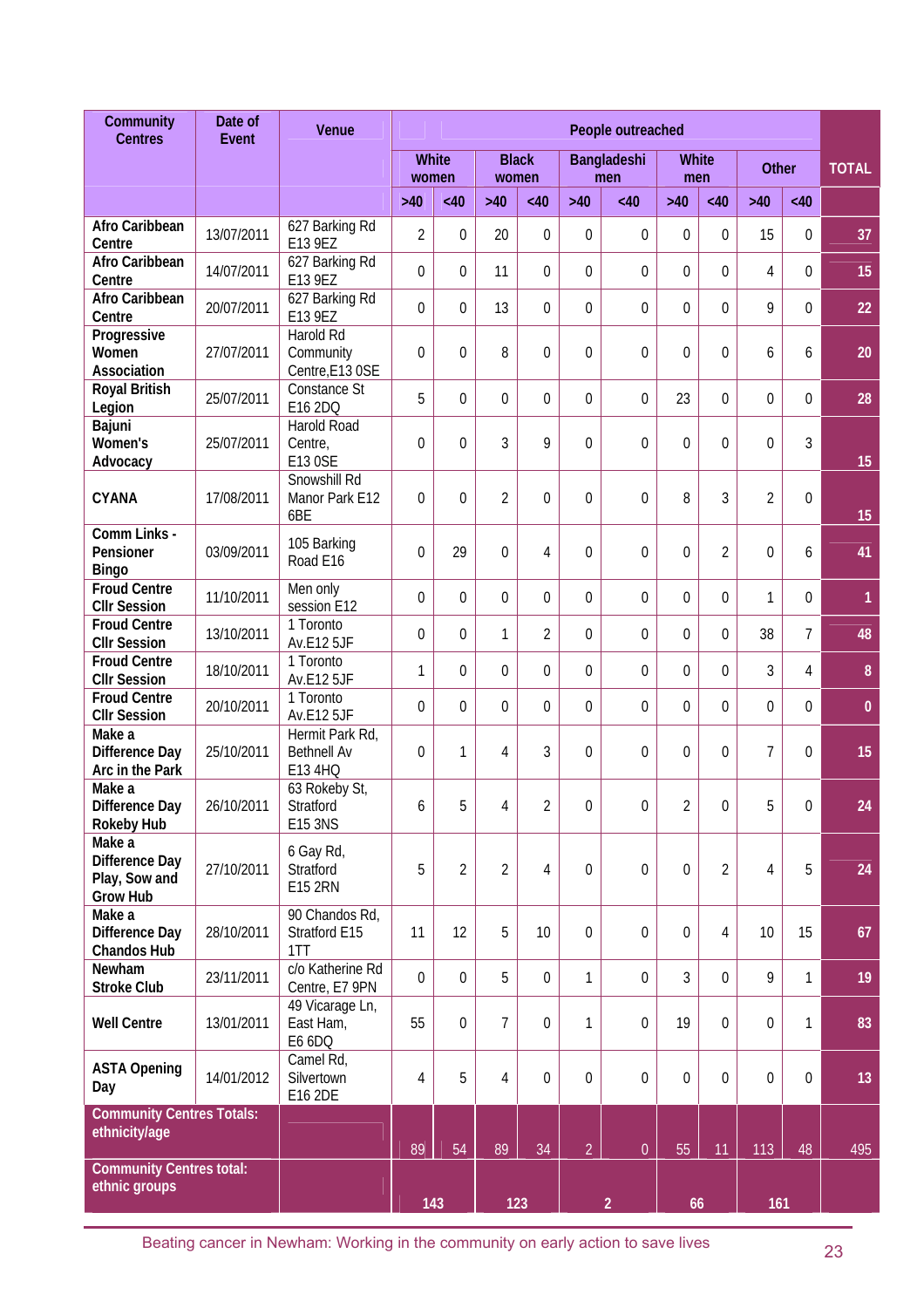| <b>Schools</b>                                 | Date of<br>Event | Venue                                            | People outreached<br><b>White</b><br><b>Black</b><br>Bangladeshi<br><b>White men</b><br>Other<br>men<br>women<br>women<br>$>40$<br>$>40$<br>$>40$<br>$>40$<br>$>40$<br><40<br><40<br><40<br><40<br><40<br>9<br>9<br>$\overline{2}$<br>5<br>1<br>13<br>23<br>6<br>$\overline{2}$<br>17<br>$\overline{7}$<br>18<br>19<br>15<br>19<br>10<br>6<br>$\Omega$<br>$\overline{0}$<br>1<br>$\overline{7}$<br>$\theta$<br>$\theta$<br>$\theta$<br>0<br>0<br>41<br>9<br>23<br>86<br>$\mathbf 0$<br>2<br>42<br>64<br>14<br>16<br>48 |          |     |     |                |                  |                |                |     |     |              |
|------------------------------------------------|------------------|--------------------------------------------------|------------------------------------------------------------------------------------------------------------------------------------------------------------------------------------------------------------------------------------------------------------------------------------------------------------------------------------------------------------------------------------------------------------------------------------------------------------------------------------------------------------------------|----------|-----|-----|----------------|------------------|----------------|----------------|-----|-----|--------------|
|                                                |                  |                                                  |                                                                                                                                                                                                                                                                                                                                                                                                                                                                                                                        |          |     |     |                |                  |                |                |     |     | <b>TOTAL</b> |
|                                                |                  |                                                  |                                                                                                                                                                                                                                                                                                                                                                                                                                                                                                                        |          |     |     |                |                  |                |                |     |     |              |
| St Angela's<br><b>Spring Fete</b>              | 02/07/2011       | St George's<br>Rd, Forest<br>Gate, E7 8HU        |                                                                                                                                                                                                                                                                                                                                                                                                                                                                                                                        |          |     |     |                |                  |                |                |     |     | 68           |
| St Bonaventure's<br><b>Spring Fete</b>         | 09/07/2011       | Boleyn Road,<br><b>Forest Gate</b><br>E7 9QD     |                                                                                                                                                                                                                                                                                                                                                                                                                                                                                                                        |          |     |     |                |                  |                |                |     |     | 113          |
| <b>Plashet School</b><br>curriculum<br>evening | 28/09/2011       | Plashet<br>Grove, East<br>Ham E6 1DG             |                                                                                                                                                                                                                                                                                                                                                                                                                                                                                                                        |          |     |     |                |                  |                |                |     |     | 49           |
| St Angela's<br><b>Parents Evening</b>          | 20/10/2011       | St George's<br>Rd, Forest<br>Gate, E7 8HU        |                                                                                                                                                                                                                                                                                                                                                                                                                                                                                                                        |          |     |     |                |                  |                |                |     |     | 304          |
| <b>Plashet School</b><br>Parents evening       | 02/11/2011       | <b>Plashet Grove</b><br>East Ham<br>E6 1DG       | $\boldsymbol{0}$                                                                                                                                                                                                                                                                                                                                                                                                                                                                                                       | $\theta$ | 6   | 3   | $\mathbf 0$    | 0                | $\theta$       | 0              | 35  | 18  | 62           |
| Sarah Bonell<br>School EID on Ice<br>Event     | 13/11/2011       | Deanery Rd<br>Stratford<br>E15 4LP               | 0                                                                                                                                                                                                                                                                                                                                                                                                                                                                                                                      | $\Omega$ | 36  | 19  | $\overline{0}$ | 0                | 0              | 0              | 24  | 8   | 87           |
| St Angela's<br><b>Parents Evening</b>          | 17/11/2011       | St. George's<br><b>Rd Forest</b><br>Gate, E7 8HU | 6                                                                                                                                                                                                                                                                                                                                                                                                                                                                                                                      | 3        | 32  | 16  | $\overline{7}$ | $\overline{2}$   | 3              | $\overline{2}$ | 24  | 19  | 114          |
| St Angela's<br><b>Parents Evening</b>          | 26/01/2012       | St. George's<br><b>Rd Forest</b><br>Gate, E7 8HU | 5                                                                                                                                                                                                                                                                                                                                                                                                                                                                                                                      | 5        | 47  | 17  | $\overline{0}$ | $\mathbf 0$      | $\overline{2}$ | 0              | 16  | 5   | 97           |
| St Angela's<br><b>Parents Evening</b>          | 23/02/2012       | St. George's<br><b>Rd Forest</b><br>Gate, E7 8HU | 8                                                                                                                                                                                                                                                                                                                                                                                                                                                                                                                      | 3        | 44  | 20  | $\mathbf 0$    | $\boldsymbol{0}$ | 1              | 0              | 18  | 8   | 102          |
| St Angela's<br><b>Parents Evening</b>          | 22/03/2012       | St. George's<br><b>Rd Forest</b><br>Gate, E7 8HU | 3                                                                                                                                                                                                                                                                                                                                                                                                                                                                                                                      | 12       | 22  | 38  | $\mathbf{1}$   | 0                | 3              | $\overline{2}$ | 6   | 10  | 97           |
| Schools Totals by ethnicity/age                |                  |                                                  | 54                                                                                                                                                                                                                                                                                                                                                                                                                                                                                                                     | 63       | 279 | 223 | 11             | $\overline{4}$   | 40             | 29             | 225 | 165 | 1093         |
| Schools total by ethnic groups                 |                  |                                                  | 117                                                                                                                                                                                                                                                                                                                                                                                                                                                                                                                    |          |     | 502 |                | 15               |                | 69             |     | 390 |              |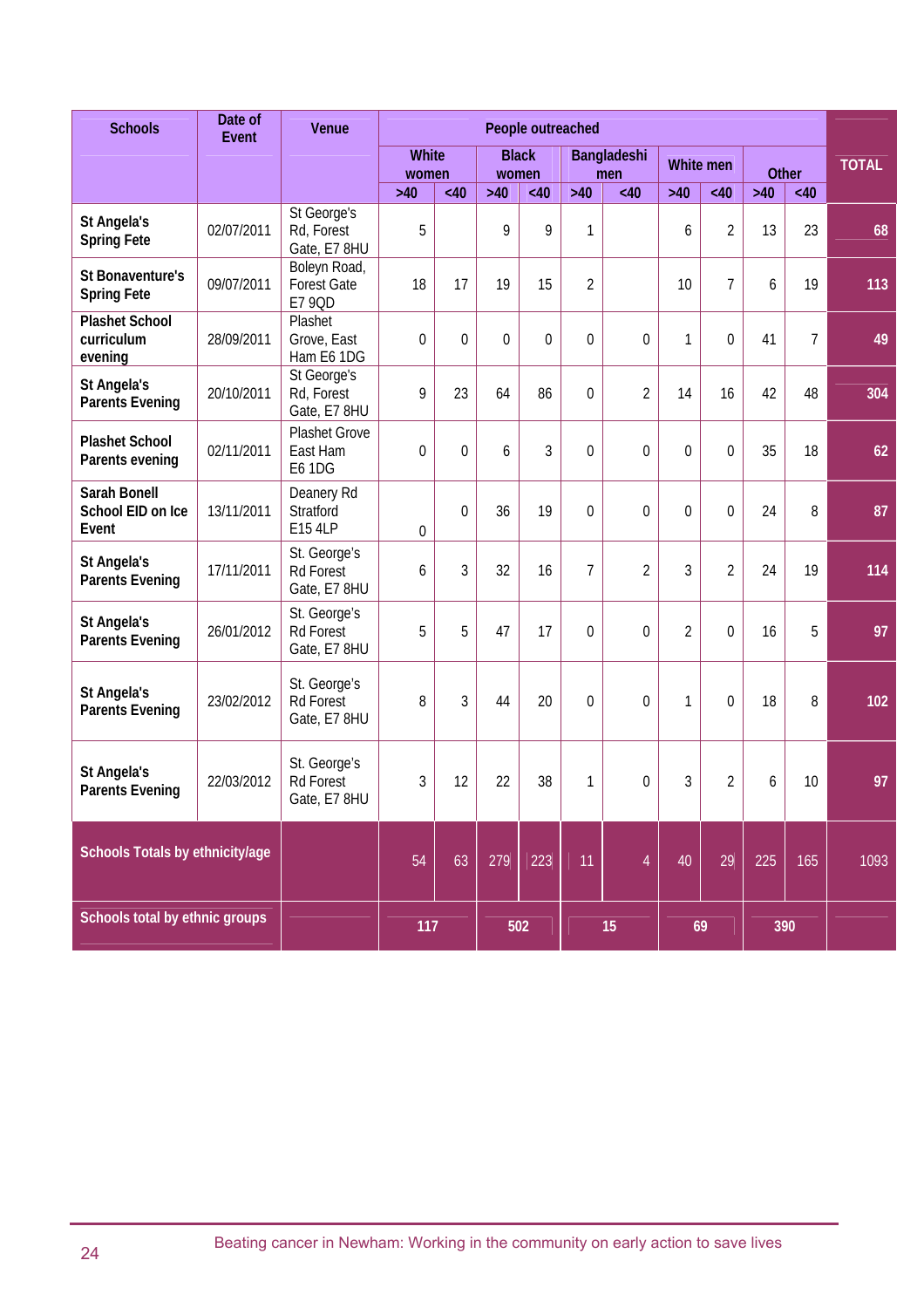| <b>Mosques</b>                       | Date of<br>Event | Venue                                               | People outreached |                  |                  |                       |                 |                  |                  |                  |                |                  |                  |
|--------------------------------------|------------------|-----------------------------------------------------|-------------------|------------------|------------------|-----------------------|-----------------|------------------|------------------|------------------|----------------|------------------|------------------|
|                                      |                  |                                                     |                   | White<br>women   |                  | <b>Black</b><br>women | Bangladeshi     |                  |                  | White men        |                | <b>Other</b>     | <b>TOTAL</b>     |
|                                      |                  |                                                     | $>40$             | <40              | $>40$            | <40                   | men<br>$>40$    | <40              | $>40$            | <40              | $>40$          | <40              |                  |
| Darul Argam<br><b>Islamic Centre</b> | 08/07/2011       | Jutland Rd,<br>Canning Town                         | 0                 | $\theta$         | 0                | 0                     | 15              | 4                | $\boldsymbol{0}$ | 0                | $\theta$       | $\mathbf 0$      | 19               |
| Darul Argam<br><b>Islamic Centre</b> | 12/07/2011       | <b>Jutland Rd</b><br>Canning Town                   | $\mathbf 0$       | $\overline{0}$   | $\overline{0}$   | $\overline{0}$        | 12              | 4                | $\theta$         | $\overline{0}$   | $\overline{0}$ | $\overline{0}$   | 16               |
| Masjid Ibrahim                       | 15/08/2011       | Barking Rd,<br>Plaistow E13 9EU                     | 0                 | $\overline{0}$   | $\overline{0}$   | 0                     | 6               | $\overline{2}$   | 0                | $\theta$         | 5              | $\overline{0}$   | 13               |
| Masjid Ibrahim                       | 25/08/2011       | Barking Road,<br>Plaistow E13 9EU                   | 0                 | $\overline{0}$   | $\overline{0}$   | $\theta$              | 15              | $\mathbf 0$      | $\theta$         | 0                | $\overline{0}$ | $\theta$         | 15               |
| Al-Karam Trust<br>Masjid             | 31/08/2011       | Katherine Rd,<br><b>Forest Gate</b><br>E78LT        | $\theta$          | $\theta$         | $\theta$         | 0                     | 8               | $\overline{2}$   | 0                | $\theta$         | 5              | 1                | 16               |
| Al Habib Jamia<br>Masjid             | 02/09/2011       | Barking Rd,<br>Canning Town<br>E13 8EQ              | $\theta$          | $\theta$         | $\overline{0}$   | 0                     | 5               | 3                | $\mathbf 0$      | $\theta$         | $\theta$       | $\mathbf 0$      | $\boldsymbol{8}$ |
| Al Habib Jamia<br>Masjid             | 05/09/2011       | Barking Rd,<br>Canning Town<br>E13 8EQ              | $\theta$          | $\overline{0}$   | $\overline{0}$   | 0                     | 13              | $\mathbf 0$      | $\overline{0}$   | 0                | $\overline{0}$ | $\overline{2}$   | 15               |
| Al-Karam Trust<br>Masjid             | 09/09/2011       | Katherine Rd,<br><b>Forest Gate</b><br>E78LT        | 0                 | $\overline{0}$   | $\overline{0}$   | 0                     | 17              | $\mathbf 0$      | $\mathbf 0$      | $\overline{0}$   | $\overline{2}$ | $\boldsymbol{0}$ | 19               |
| Al Habib Jamia<br>Masjid             | 17/09/2011       | Barking Rd,<br>Canning Town<br>E13 8EQ              | $\mathbf 0$       | $\overline{0}$   | $\mathbf 0$      | 0                     | 3               | $\overline{2}$   | $\overline{0}$   | $\overline{0}$   | 6              | 1                | 12               |
| Al Habib Jamia<br>Masjid             | 20/09/2011       | Barking Rd,<br>Canning Town<br>E13 8EQ              | $\theta$          | $\overline{0}$   | $\theta$         | 0                     | 6               | $\mathbf{1}$     | 0                | $\theta$         | $\overline{0}$ | $\theta$         | $\overline{7}$   |
| Al-Karam Trust<br>Masjid             | 23/09/2011       | Katherine Rd,<br><b>Forest Gate</b><br><b>E78LT</b> | 0                 | 0                | 0                | 0                     | 10              | $\mathbf{1}$     | $\mathbf 0$      | 0                | $\overline{2}$ | 3                | 16               |
| Masjid Ilyas                         | 28/09/2011       | Riverine Centre,<br>West Ham<br>E15 3ND             | $\theta$          | 0                | 0                | 0                     | 5               | $\boldsymbol{0}$ | 0                | 0                | 1              | $\boldsymbol{0}$ | $\boldsymbol{6}$ |
| Al Habib Jamia<br>Masjid             | 30/09/2011       | Barking Rd,<br>Canning Town<br>E13 8EQ              | 0                 | $\boldsymbol{0}$ | 0                | 0                     | $\overline{2}$  | $\overline{4}$   | $\boldsymbol{0}$ | $\mathbf 0$      | 4              |                  | 11.              |
| Masjid Ilyas                         | 11/10/2011       | Riverine Centre<br>Abbey Mills, West<br>Ham E15 3ND | $\boldsymbol{0}$  | $\mathbf 0$      | $\mathbf 0$      | $\boldsymbol{0}$      | $\overline{7}$  | 1                | $\mathbf 0$      | $\mathbf 0$      | $\overline{2}$ | 1                | 11               |
| Jamia Islamia<br>Siddiquia<br>Mosque | 17/10/2011       | Barking Road,<br>East Ham, E6 3BD                   | $\mathbf 0$       | $\mathbf 0$      | $\mathbf 0$      | $\mathbf 0$           | 15              | 5                | $\mathbf 0$      | $\mathbf 0$      | $\mathbf 0$    | 5                | 25               |
| Khidimah<br>Academy                  | 19/10/2011       | Vicarage Lane<br>Stratford, E15 4HQ                 | 0                 | $\overline{0}$   | $\overline{0}$   | $\overline{0}$        | 10 <sup>°</sup> | $\overline{7}$   | $\mathbf 0$      | 0                | $\overline{7}$ | 5                | 29               |
| <b>Forest Gate</b><br>Mosque         | 21/10/2011       | Romford Rd,<br>Forest Gate,<br>E78AB                | 0                 | $\mathbf 0$      | 0                | 0                     | 19              | 3                | 0                | $\boldsymbol{0}$ | 6              | $\mathbf 0$      | 28               |
| <b>Forest Gate</b><br>Mosque         | 24/10/2011       | Romford Rd,<br><b>Forest Gate</b><br>E78AB          | 0                 | 0                | 0                | 0                     | 35              | $\overline{2}$   | $\mathbf 0$      | 0                | 10             | $\mathbf 0$      | 47               |
| Masjid Al-Fatah                      | 27/10/2011       | Barking Road,<br>Plaistow, E13 8QE                  | 0                 | $\overline{0}$   | $\mathbf 0$      | 0                     | 11              | 3                | $\mathbf 0$      | 0                | $\Omega$       | $\boldsymbol{0}$ | 14               |
| <b>Barking Road</b><br>Mosque        | 01/11/2011       | Barking Road,<br>Plaistow, E13 9EU                  | 0                 | $\overline{0}$   | 0                | 0                     | 27              | $\mathbf 0$      | 0                | 0                | $\Omega$       | $\overline{7}$   | 34               |
| Jamia Islamia<br>Siddiquia           | 09/11/2011       | Barking Road,<br>East Ham, E6 3BD                   | $\boldsymbol{0}$  | $\mathbf 0$      | $\boldsymbol{0}$ | $\boldsymbol{0}$      | 43              | 5                | 0                | $\boldsymbol{0}$ | $\mathbf 0$    | $\boldsymbol{0}$ | 48               |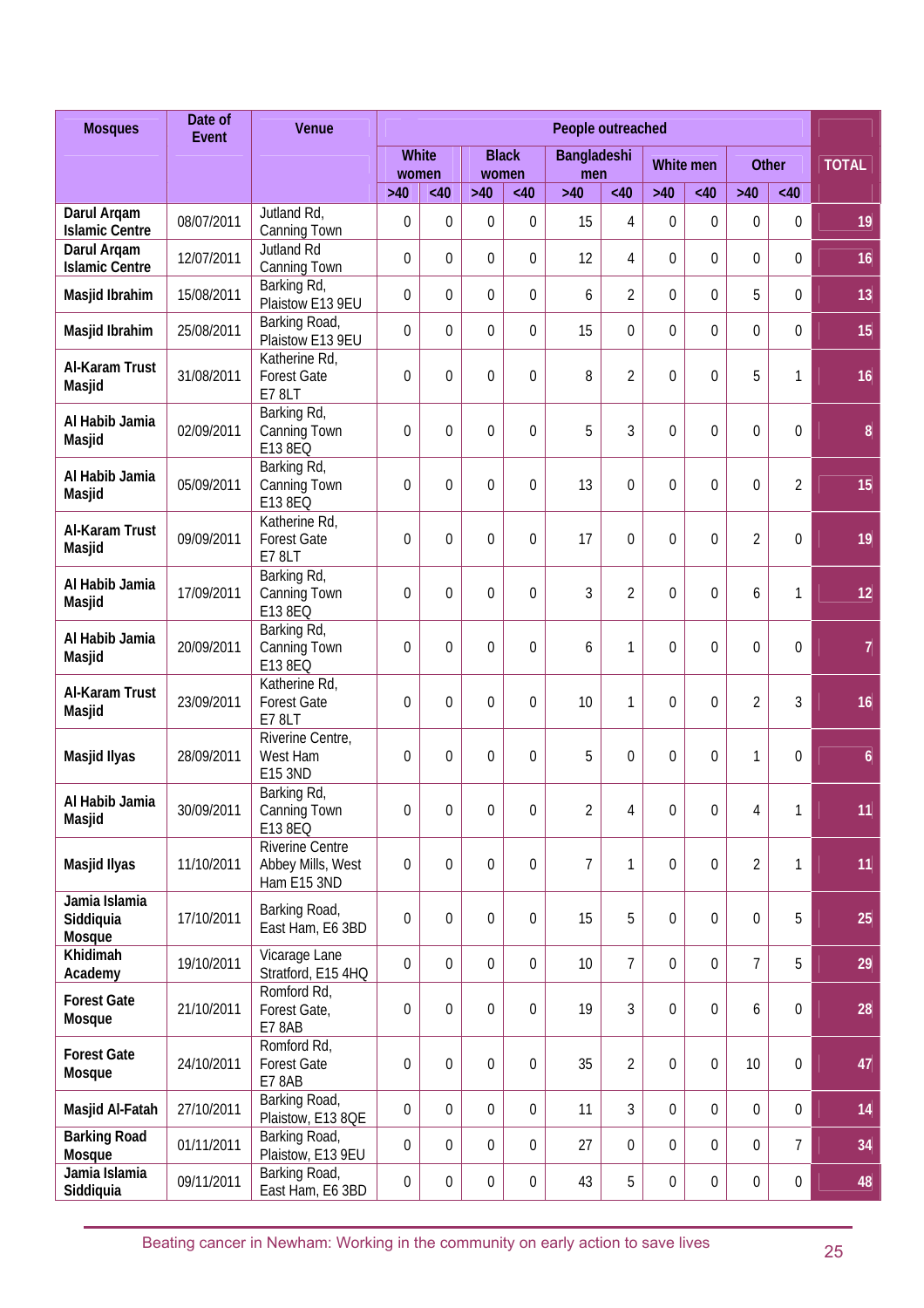| <b>Mosques</b><br>(Continued)                                          | <b>Date</b> | Venue                                                  | <b>White</b><br>women |                | <b>Black</b><br>women |                  | Bangladeshi<br>men |                  |                  | White men        |                | <b>Other</b>     | <b>TOTAL</b> |
|------------------------------------------------------------------------|-------------|--------------------------------------------------------|-----------------------|----------------|-----------------------|------------------|--------------------|------------------|------------------|------------------|----------------|------------------|--------------|
|                                                                        |             |                                                        | $>40$                 | <40            | $>40$                 | <40              | $>40$              | <40              | $>40$            | <40              | $>40$          | <40              |              |
| Jamia Darus<br>Sunnah                                                  | 14/11/2011  | Woodgrange<br>Road, Forest<br>Gate, E7 8EW             | 0                     | $\Omega$       | 0                     | $\Omega$         | 25                 | 2                | 0                | $\mathbf 0$      | 0              | 6                | 33           |
| <b>Church Road</b><br>Masjid                                           | 21/11/2011  | Church Road,<br>Manor Park,<br>E12 6AQ                 | $\theta$              | $\overline{0}$ | $\theta$              | $\Omega$         | 23                 | 1                | 0                | $\mathbf 0$      | $\overline{4}$ | 1                | 29           |
| <b>East End</b><br><b>Islamic</b><br>Centre                            | 23/11/2011  | Plashet Road,<br><b>Upton Park</b><br>E13 0RQ          | $\theta$              | $\overline{0}$ | $\theta$              | $\Omega$         | 45                 | $\overline{2}$   | $\overline{0}$   | $\overline{0}$   | 19             | 1                | 67           |
| East Ham<br>Bangladeshi<br><b>Islamic</b><br>Community<br><b>Trust</b> | 25/11/2011  | Market Street,<br>East Ham, E6<br>2RD                  | $\theta$              | $\Omega$       | $\Omega$              | $\overline{0}$   | 19                 | 1                | $\theta$         | $\overline{0}$   | $\overline{2}$ | 6                | 28           |
| <b>Barking</b><br>Road<br>Mosque                                       | 29/11/2011  | Barking Road,<br>Plaistow, E13<br>9EU                  | 0                     | $\overline{0}$ | 0                     | $\overline{0}$   | 16                 | 0                | $\overline{0}$   | $\overline{0}$   | $\overline{0}$ | 0                | 16           |
| <b>Forest Gate</b><br>Mosque                                           | 30/11/2011  | Romford Road,<br><b>Forest Gate</b><br><b>E7 8AB</b>   | $\theta$              | $\Omega$       | 0                     | $\overline{0}$   | 19                 | 5                | $\theta$         | $\overline{0}$   | 6              | 0                | 30           |
| Impression<br><b>Events</b><br>Venue                                   | 16/12/2011  | Milner Road,<br>West Ham,<br>London E15<br>3AD         | $\theta$              | $\overline{0}$ | 0                     | $\overline{0}$   | 330                | $\mathbf 0$      | $\overline{0}$   | $\overline{2}$   | $\overline{4}$ | 0                | 336          |
| Shahjalal<br>Mosque                                                    | 20/12/2011  | Romford Road,<br>Manor Park,<br>E12 6DT                | $\theta$              | $\Omega$       | 0                     | $\overline{0}$   | 25                 | 10               | $\theta$         | $\overline{0}$   | 11             | $\mathbf 0$      | 46           |
| <b>Upton Lane</b><br>Mosque                                            | 21/12/2011  | 62-66 Upton<br>Lane, Forest<br>Gate,<br><b>E7 9LN</b>  | 0                     | $\overline{0}$ | 0                     | $\Omega$         | 35                 | 4                | $\overline{0}$   | $\overline{0}$   | 5              | 10               | 54           |
| Shahjalal<br>Mosque                                                    | 29/12/2011  | Romford Road,<br>Manor Park,<br>E12 6DT                | 0                     | $\overline{0}$ | $\mathbf 0$           | $\mathbf 0$      | 27                 | $\mathbf 0$      | $\mathbf 0$      | $\mathbf 0$      | 9              | $\boldsymbol{0}$ | 36           |
| Newham<br><b>Islamic</b><br>Cultural<br>Association                    | 04/01/2012  | <b>High Street</b><br>North, Manor<br>Park,<br>E12 6RH | 0                     | $\mathbf 0$    | 0                     | $\mathbf 0$      | 19                 | 3                | 0                | $\mathbf 0$      | 15             | 0                | 37           |
| Khatme<br>Nubuwwat<br>Academy                                          | 05/01/2012  | Katherine Road,<br>Forest Gate,<br><b>E7 8LT</b>       | 0                     | $\mathbf 0$    | $\mathbf 0$           | $\mathbf 0$      | 21                 | $\boldsymbol{0}$ | $\mathbf 0$      | $\mathbf 0$      | 17             | 0                | 38           |
| <b>Upton Lane</b><br>Mosque                                            | 09/01/2012  | Upton Lane,<br>Forest Gate, E7<br>9LN                  | 0                     | $\overline{0}$ | 0                     | $\boldsymbol{0}$ | 26                 | $\boldsymbol{0}$ | 0                | $\mathbf 0$      | 5              | 0                | 31           |
| Darul Argam<br><b>Islamic</b><br>Centre                                | 16/01/2012  | Jutland Road,<br>Canning Town                          | $\mathbf 0$           | $\mathbf 0$    | $\mathbf 0$           | $\mathbf 0$      | 6                  | $\mathbf{1}$     | $\mathbf 0$      | $\mathbf 0$      | 5              | $\boldsymbol{0}$ | 12           |
| Masjid Bilal<br>& Islamic<br>Centre                                    | 17/01/2012  | Barking Road,<br>East Ham, E6<br>1LB                   | $\boldsymbol{0}$      | $\mathbf 0$    | $\mathbf 0$           | $\mathbf 0$      | 19                 | $\boldsymbol{0}$ | $\mathbf 0$      | $\mathbf 0$      | 11             | 0                | 30           |
| Masjid<br>Ibrahim                                                      | 17/01/2012  | Barking Road,<br>Plaistow E13<br>9EU                   | 0                     | $\mathbf 0$    | 0                     | $\mathbf 0$      | 10                 | 2                | 0                | $\mathbf 0$      | 0              | 0                | 12           |
| Selwyn<br>Mosque                                                       | 18/01/2012  | Selwyn Road,<br>Plaistow E13<br>0PY                    | 0                     | $\mathbf 0$    | 0                     | $\mathbf 0$      | 36                 | $\boldsymbol{0}$ | $\boldsymbol{0}$ | $\boldsymbol{0}$ | 12             | 0                | 48           |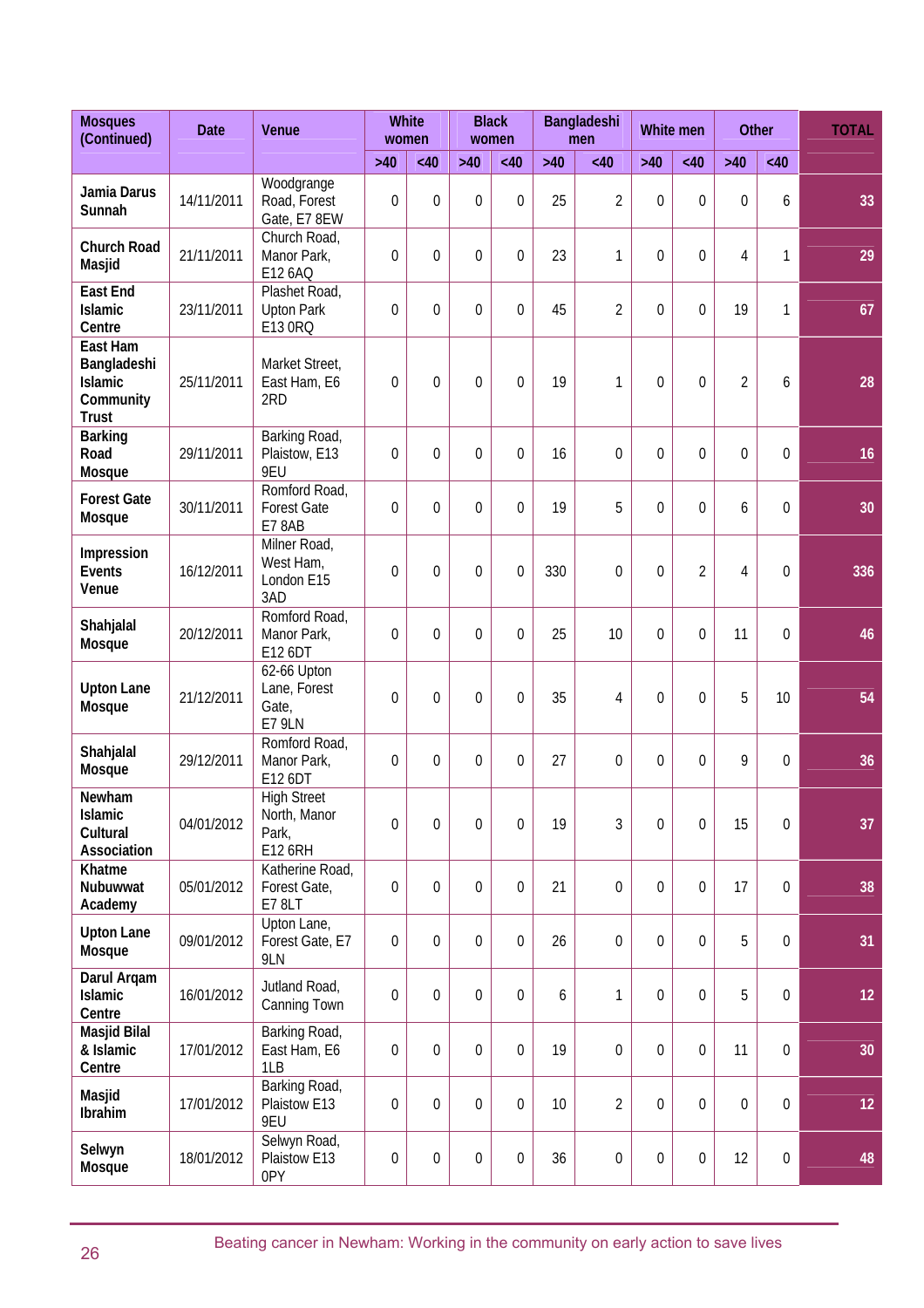| <b>Mosques</b><br>(Continued)                   | <b>Date</b> | Venue                                          | women            | <b>White</b>     | women          | <b>Black</b>     | Bangladeshi<br>men |                  |                | White men        |                | <b>Other</b> | <b>TOTAL</b>     |
|-------------------------------------------------|-------------|------------------------------------------------|------------------|------------------|----------------|------------------|--------------------|------------------|----------------|------------------|----------------|--------------|------------------|
|                                                 |             |                                                | $>40$            | <40              | $>40$          | <40              | $>40$              | <40              | $>40$          | <40              | $>40$          | <40          |                  |
| Darul Arqam<br><b>Islamic</b><br>Centre         | 19/01/2012  | Jutland Road,<br>Canning Town                  | $\mathbf 0$      | 0                | $\theta$       | $\theta$         | 10                 | 4                | $\theta$       | 0                | 6              | 0            | 20               |
| Al-Karam<br><b>Trust Masjid</b>                 | 21/01/2012  | Katherine Road,<br><b>Forest Gate</b><br>E78LT | 0                | 0                | 0              | $\Omega$         | 10                 | $\theta$         | $\overline{0}$ | $\theta$         | 6              | 0            | 16               |
| Al Habib<br>Jamia Masjid                        | 23/01/2012  | Barking Road,<br>Canning Town E13<br>8EQ       | $\mathbf 0$      | 0                | $\overline{0}$ | $\Omega$         | 10                 | $\overline{0}$   | $\overline{0}$ | $\mathbf 0$      | $\overline{0}$ | 0            | 10               |
| Salaam<br>Centre                                | 23/01/2012  | Katherine Road<br>E78PT                        | 0                | 0                | $\mathbf 0$    | $\mathbf 0$      | 4                  | 15               | $\overline{0}$ | 0                | $\overline{7}$ | 1            | 27               |
| Plaistow<br>Jamia<br>Islamia                    | 24/01/2012  | <b>Balaam Street</b><br>E13 8AA                | $\mathbf 0$      | 0                | $\overline{0}$ | $\overline{0}$   | 9                  | 7                | $\overline{0}$ | $\overline{0}$   | 11             | 4            | 31               |
| Al Habib<br>Jamia Masjid                        | 25/01/2012  | Barking Road,<br>Canning Town E13<br>8EQ       | $\mathbf 0$      | 0                | $\theta$       | $\theta$         | 10                 | 0                | $\theta$       | $\theta$         | $\theta$       | 0            | 10               |
| Plaistow<br>Jamia<br>Islamia                    | 27/01/2012  | <b>Balaam St</b><br>E13 8AA                    | $\mathbf 0$      | 0                | $\theta$       | $\theta$         | 12                 | 7                | $\theta$       | $\mathbf 0$      | 18             | 5            | 42               |
| Al-Karam<br><b>Trust Masjid</b>                 | 28/01/2012  | Katherine Road,<br><b>Forest Gate</b><br>E78LT | $\mathbf 0$      | 0                | $\theta$       | $\Omega$         | 10                 | 0                | $\overline{0}$ | $\overline{0}$   | $\theta$       | 0            | 10               |
| Masjid Bilal<br>& Islamic<br>Centre             | 30/01/2012  | Barking Rd, East<br>Ham,<br>E61LB              | 0                | 0                | $\overline{0}$ | $\overline{0}$   | 19                 | 5                | $\overline{0}$ | $\overline{0}$   | 4              | 1            | 29               |
| Masjid<br>Ibrahim                               | 02/02/2012  | Barking Road,<br>Plaistow<br>E13 9EU           | 0                | 0                | $\overline{0}$ | $\overline{0}$   | 10                 | $\overline{0}$   | $\overline{0}$ | $\overline{0}$   | $\theta$       | 0            | 10               |
| Masjid Bilal<br>& Islamic<br>Centre             | 02/02/2012  | Barking Road, East<br>Ham,<br>E61LB            | 0                | 0                | $\theta$       | $\overline{0}$   | 16                 | 5                | $\overline{0}$ | $\theta$         | 7              | 3            | 31               |
| Masjid Al-<br>Fatah                             | 06/02/2012  | Barking Road,<br>Plaistow,<br>E13 8QE          | 0                | 0                | 0              | 0                | 9                  | 18               | $\mathbf 0$    | $\boldsymbol{0}$ | 5              | 1            | 33               |
| Masjid<br>Ibrahim                               | 07/02/2012  | Barking Road,<br>Plaistow<br>E13 9EU           | 0                | $\overline{0}$   | $\mathbf 0$    | $\overline{0}$   | 10                 | 0                | 0              | 0                | 3              | 0            | 13               |
| Masjid Al-<br>Fatah                             | 08/02/2012  | Barking Road,<br>Plaistow,<br>E13 8QE          | 0                | $\overline{0}$   | $\overline{0}$ | $\overline{0}$   | 5                  | $\overline{7}$   | $\theta$       | $\theta$         | 9              | 4            | 25               |
| International<br>Khatme-<br>Nabuwat<br>Movement | 09/02/2012  | St George Road<br>E78HT                        | $\mathbf 0$      | $\overline{0}$   | $\overline{0}$ | $\overline{0}$   | 12                 | 10               | $\overline{0}$ | 0                | $\overline{7}$ | 1            | 30               |
| Al Habib<br>Jamia Masjid                        | 10/02/2012  | Barking Road,<br>Canning Town E13<br>8EQ       | $\boldsymbol{0}$ | 0                | $\overline{0}$ | $\overline{0}$   | 10                 | $\mathbf 0$      | $\overline{0}$ | 0                | $\overline{0}$ | 0            | 10 <sub>1</sub>  |
| Al-Karam<br><b>Trust Masjid</b>                 | 13/02/2012  | Katherine Road,<br><b>Forest Gate</b><br>E78LT | $\boldsymbol{0}$ | $\boldsymbol{0}$ | $\mathbf 0$    | $\boldsymbol{0}$ | 6                  | $\boldsymbol{0}$ | $\mathbf 0$    | 0                | $\mathbf 0$    | 0            | $\boldsymbol{6}$ |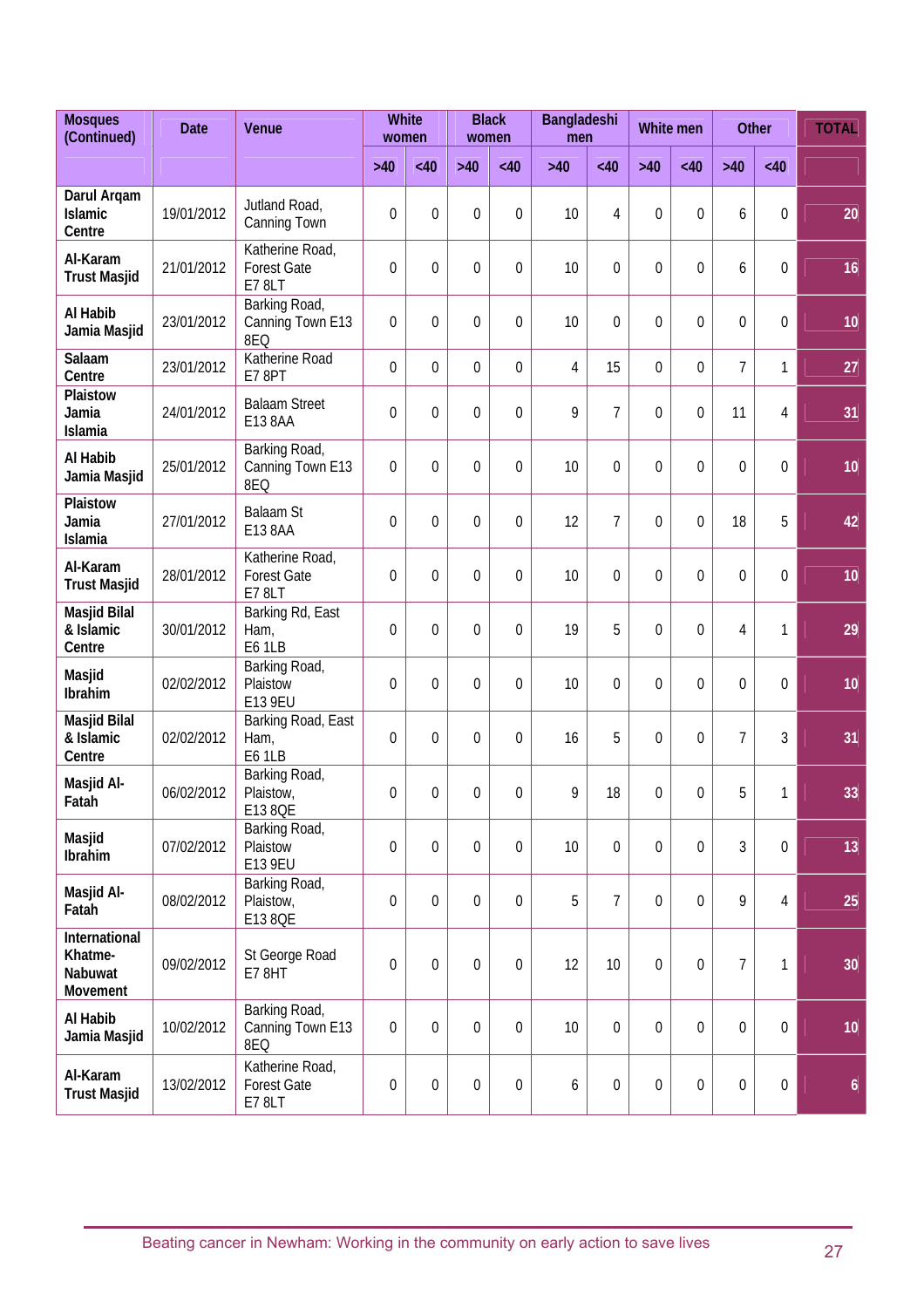| <b>Mosques</b><br>(Continued)                   | <b>Date</b> | Venue                                                     | White<br>women   |                  | <b>Black</b><br>women |                | Bangladeshi<br>men |                | <b>White</b><br>men |                  |                | Other           | <b>TOTAL</b>    |
|-------------------------------------------------|-------------|-----------------------------------------------------------|------------------|------------------|-----------------------|----------------|--------------------|----------------|---------------------|------------------|----------------|-----------------|-----------------|
|                                                 |             |                                                           | $>40$            | <40              | $>40$                 | <40            | $>40$              | <40            | $>40$               | <40              | $>40$          | <40             |                 |
| Masjid Ilyas                                    | 15/02/2012  | <b>Riverine Ctr</b><br>Canning Rd,<br>West Ham<br>E15 3ND | $\mathbf 0$      | $\overline{0}$   | $\overline{0}$        | 0              | 13                 | $\mathbf 0$    | $\overline{0}$      | $\overline{0}$   | $\overline{0}$ | 0               | 13              |
| Al Habib<br>Jamia Masjid                        | 16/02/2012  | Barking Road,<br>Canning Town<br>E13 8EQ                  | $\mathbf 0$      | $\overline{0}$   | $\mathbf 0$           | 0              | 10                 | $\mathbf 0$    | $\overline{0}$      | $\mathbf 0$      | $\overline{0}$ | 0               | 10              |
| Masjid Ilyas                                    | 17/02/2012  | Riverine Ctr<br>Canning Rd,<br>West Ham<br>E15 3ND        | $\mathbf 0$      | $\mathbf 0$      | $\mathbf 0$           | $\mathbf 0$    | 12                 | $\mathbf 0$    | $\overline{0}$      | $\mathbf 0$      | $\mathbf 0$    | 0               | 12              |
| Al-Hira<br>Masjid and<br>Educational<br>Centre  | 21/02/2012  | Plashet Road<br>E13 0QU                                   | $\mathbf 0$      | $\mathbf 0$      | $\mathbf 0$           | 0              | 13                 | 4              | $\overline{0}$      | $\mathbf 0$      | 11             | 1               | 29              |
| Al-Hira<br>Masjid and<br>Educational<br>Centre  | 24/02/2012  | Plashet Road<br>E13 0QU                                   | $\mathbf 0$      | $\overline{0}$   | $\mathbf 0$           | $\mathbf 0$    | $\overline{7}$     | 8              | $\overline{0}$      | $\mathbf 0$      | 11             | 10              | 36              |
| Anjuman-e-<br><b>Islamia</b><br>Jamia<br>Mosque | 02/03/2012  | High St. North<br>E12 6SB                                 | $\overline{0}$   | $\overline{0}$   | $\mathbf 0$           | 0              | 14                 | 8              | $\overline{0}$      | $\mathbf 0$      | 1              | 9               | 32              |
| Al-Karam<br><b>Trust Masjid</b>                 | 05/03/2012  | Katherine Road,<br><b>Forest Gate</b><br>E7 8LT           | $\mathbf 0$      | $\overline{0}$   | $\mathbf 0$           | 0              | 19                 | 10             | $\mathbf 0$         | $\mathbf 0$      | 3              | 5               | 37              |
| Church Road<br>Masjid                           | 09/03/2012  | Church Road,<br>Manor Park,<br>E12 6AQ                    | $\boldsymbol{0}$ | $\boldsymbol{0}$ | $\boldsymbol{0}$      | $\overline{0}$ | $10\,$             | 8              | $\overline{0}$      | $\boldsymbol{0}$ | $\overline{7}$ | $7\overline{ }$ | 32 <sub>2</sub> |
| Church Road<br>Masjid                           | 12/03/2012  | Church Road,<br>Manor Park,<br>E12 6AQ                    | $\overline{0}$   | $\overline{0}$   | $\theta$              | $\mathbf 0$    | 14                 | $\overline{7}$ | $\overline{0}$      | $\theta$         | $\overline{7}$ | 10 <sup>°</sup> | 38              |
| Al-Karam<br><b>Trust Masjid</b>                 | 27/03/2012  | Katherine Road,<br><b>Forest Gate</b><br>E78LT            | $\mathbf 0$      | $\mathbf 0$      | $\mathbf 0$           | $0\,$          | 6                  | 13             | $\mathbf 0$         | $\mathbf 0$      | 3              | 5               | 27              |
| <b>Mosques Totals:</b><br>by ethnicity / age    |             |                                                           | $\overline{0}$   | $\overline{0}$   | $\overline{0}$        | $\overline{0}$ | 1275               | 216            | $\overline{0}$      | $\overline{2}$   | 301            | 117             | 1911            |
| <b>Mosques total</b><br>by ethnic groups        |             |                                                           |                  | $\pmb{0}$        |                       | $\pmb{0}$      | 1491               |                |                     | $\overline{2}$   |                | 418             |                 |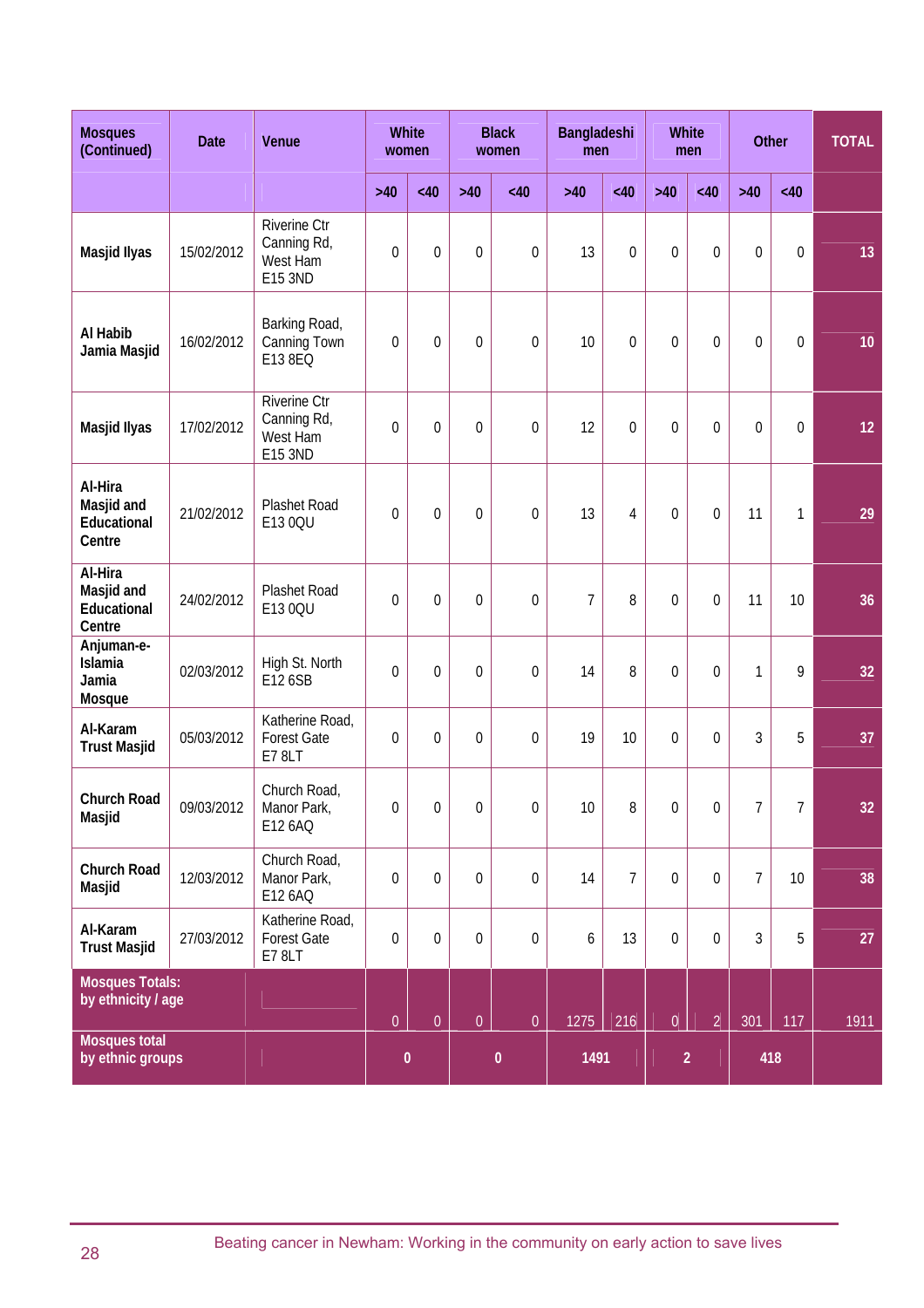| <b>GP Practices &amp;</b><br><b>Hospitals</b>           | Date of<br><b>Event</b> | Venue                                                | People outreached<br><b>White</b><br><b>Black</b><br>White<br>Bangladeshi<br>Other<br>women<br>women<br>men<br>men |                |                |                |                |                |                |                |       |                |              |
|---------------------------------------------------------|-------------------------|------------------------------------------------------|--------------------------------------------------------------------------------------------------------------------|----------------|----------------|----------------|----------------|----------------|----------------|----------------|-------|----------------|--------------|
|                                                         |                         |                                                      |                                                                                                                    |                |                |                |                |                |                |                |       |                | <b>TOTAL</b> |
|                                                         |                         |                                                      | $>40$                                                                                                              | <40            | $>40$          | <40            | $>40$          | <40            | $>40$          | <40            | $>40$ | <40            |              |
| Claremont<br>Clinic                                     | 12/09/2011              | 459-463<br>Romford<br>Road E7 8AB                    | 12                                                                                                                 | $\overline{4}$ | $\overline{7}$ | $\overline{7}$ | 5              | $\overline{0}$ | 10             | 1              | 12    | 12             | 70           |
| <b>Stratford</b><br><b>Village Surgery</b>              | 14/09/2011              | 50C Romford<br>Road,<br>E15 4BZ                      | $\overline{2}$                                                                                                     | $\mathbf{1}$   | 4              | $\mathbf{1}$   | $\mathbf 0$    | 1              | 12             | $\overline{0}$ | 3     | 3              | 27           |
| <b>Star Lane</b><br>medical Centre                      | 16/09/2011              | 121 Star Ln,<br>Canning<br>Town<br>E16 4QH           | 21                                                                                                                 | 12             | 15             | $\overline{7}$ | $\overline{2}$ | $\overline{0}$ | $\overline{7}$ | 1              | 10    | $\overline{7}$ | 82           |
| <b>St Lukes Health</b><br>Centre                        | 19/09/2011              | St Lukes Sq<br>Canning<br>Town<br>E16 1HT            | 6                                                                                                                  | 3              | 4              | $\mathbf{1}$   | 1              | $\overline{0}$ | 8              | 2              | 9     | 3              | 37           |
| Shrewsbury<br><b>Road Health</b><br>Centre              | 20/09/2011              | Shrewsbury<br>Road,<br>Forest Gate,<br><b>E7 8QP</b> | 19                                                                                                                 | 8              | 14             | $\overline{7}$ | 4              | $\overline{0}$ | 11             | $\mathbf 0$    | 43    | 13             | 119          |
| Newham<br><b>University</b><br>Hospital                 | 27/09/2011              | Glen Road,<br>Plaistow,<br>E13 8SL                   | 50                                                                                                                 | $\overline{4}$ | 30             | 1              | 9              | $\overline{0}$ | 17             | 4              | 21    | 10             | 146          |
| <b>Lord Lister</b><br>Health Centre -<br>Coffee morning | 30/09/2011              | Woodgrange<br>Road, Forest<br>Gate E7 8EP            | 25                                                                                                                 | $\overline{7}$ | 22             | 8              | $\theta$       | $\overline{0}$ | 11             | $\theta$       | 19    | 10             | 102          |
| Newham<br><b>University</b><br>Hospital                 | 03/10/2011              | Glen Road,<br>Plaistow,<br>E13 8SL                   | 22                                                                                                                 | 5              | 35             | 8              | 10             | 4              | 14             | 3              | 26    | 24             | 151          |
| Vicarage Lane<br><b>Medical Centre</b>                  | 10/10/2011              | Vicarage Ln.<br>Stratford<br>E15 4ES                 | 15                                                                                                                 | 6              | 18             | 5              | $\mathbf 0$    | $\overline{0}$ | 4              | 3              | 29    | 25             | 105          |
| Newham<br><b>University</b><br>Hospital                 | 29/11/2011              | Glen Road,<br>Plaistow,<br>E13 8SL                   | 26                                                                                                                 | 15             | 12             | $\overline{2}$ | $\overline{7}$ | $\overline{2}$ | 10             | $\mathbf 0$    | 11    | $\overline{7}$ | 92           |
| Newham<br><b>University</b><br>Hospital                 | 07/12/2011              | Glen Road,<br>Plaistow,<br>E13 8SL                   | 26                                                                                                                 | 14             | 10             | $\overline{3}$ | 9              | 1              | 12             | $\mathbf 0$    | 10    | 5              | 90           |
| <b>GP/Hospitals</b><br>Totals by ethnicity/age          |                         |                                                      | 224                                                                                                                | 79             | 171            | 50             | 47             | $\mathbf{8}$   | 116            | 14             | 193   | 119            | 1021         |
| <b>GP/Hospitals</b><br>total by ethnic groups           |                         |                                                      | 303                                                                                                                |                | 221            |                |                | 55             |                | 130            | 312   |                |              |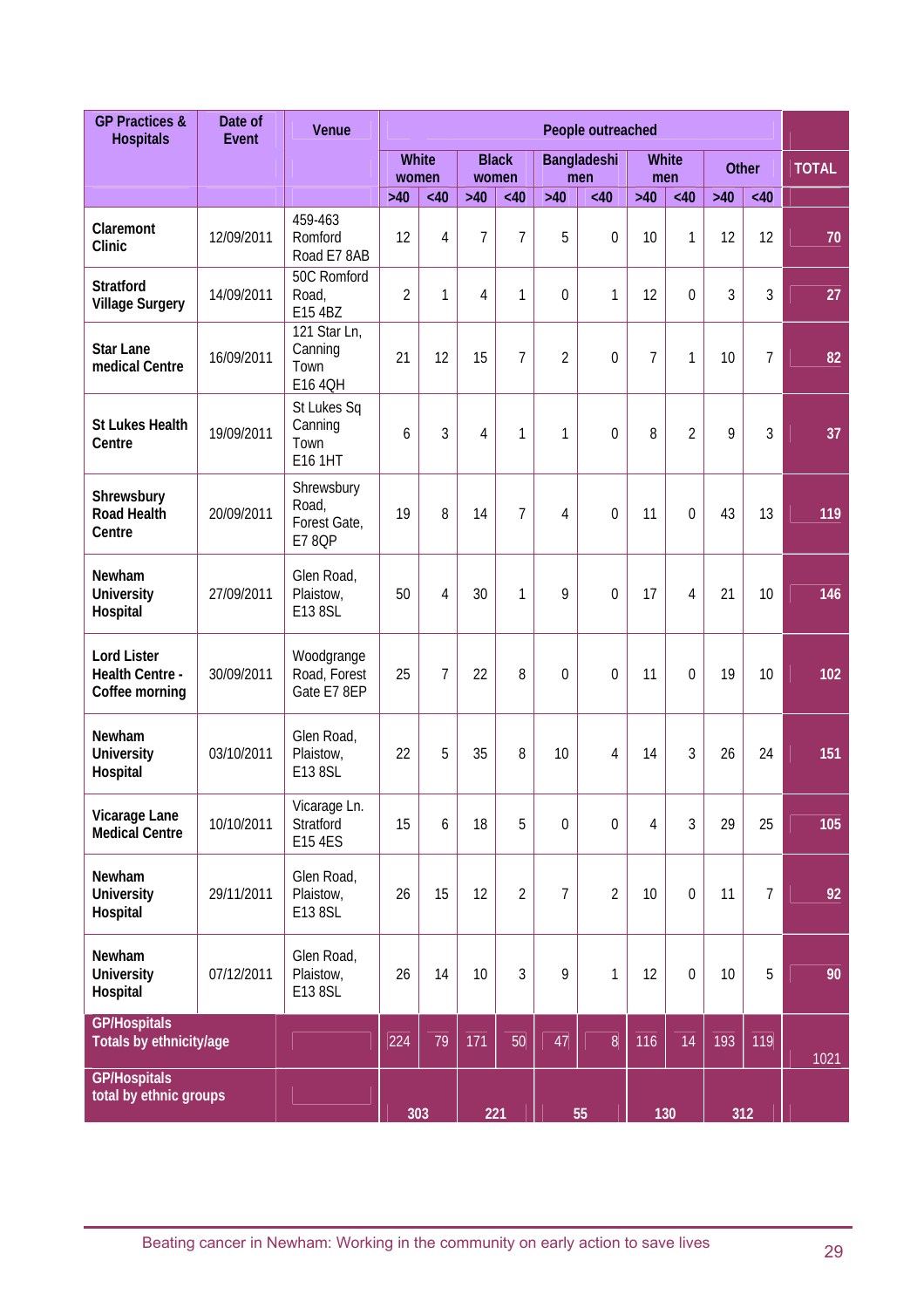| <b>Others</b>                                           | Date of<br>Event | Venue                                                                  | People outreached<br>White<br><b>Black</b><br>Bangladeshi<br><b>White</b><br><b>Other</b><br>women<br>women<br>men<br>men<br><40<br>$>40$<br>$>40$<br><40<br>$>40$<br>>40<br><40<br><40<br>> 40<br><40<br>$\overline{2}$<br>$\overline{4}$<br>3<br>14<br>$\overline{4}$<br>8<br>1<br>0<br>0<br>4<br>$\overline{2}$<br>$\overline{2}$<br>25<br>$\Omega$<br>25<br>$\mathbf 0$<br>0<br>14<br>4<br>$\theta$<br>3<br>$\overline{2}$<br>10<br>5<br>1<br>4<br>13<br>0<br>4<br>10<br>9<br>$\overline{2}$<br>$\overline{0}$<br>$\overline{0}$<br>$\mathbf{1}$<br>$\overline{2}$<br>$\overline{4}$<br>4<br>1<br>1<br>$\overline{7}$<br>101<br>50<br>25<br>34<br>31<br>23<br>54<br>10<br>31<br>3<br>$\overline{7}$<br>5<br>$\mathbf{1}$<br>3<br>1<br>$\overline{2}$<br>$\overline{2}$<br>1<br>$\mathbf 0$<br>3<br>$\mathbf{0}$<br>5<br>$\overline{0}$<br>$\overline{0}$<br>12<br>3<br>8<br>$\Omega$<br>0 |    |     |    |    |                 |     |    |     |    |              |
|---------------------------------------------------------|------------------|------------------------------------------------------------------------|-----------------------------------------------------------------------------------------------------------------------------------------------------------------------------------------------------------------------------------------------------------------------------------------------------------------------------------------------------------------------------------------------------------------------------------------------------------------------------------------------------------------------------------------------------------------------------------------------------------------------------------------------------------------------------------------------------------------------------------------------------------------------------------------------------------------------------------------------------------------------------------------------|----|-----|----|----|-----------------|-----|----|-----|----|--------------|
|                                                         |                  |                                                                        |                                                                                                                                                                                                                                                                                                                                                                                                                                                                                                                                                                                                                                                                                                                                                                                                                                                                                               |    |     |    |    |                 |     |    |     |    | <b>TOTAL</b> |
|                                                         |                  |                                                                        |                                                                                                                                                                                                                                                                                                                                                                                                                                                                                                                                                                                                                                                                                                                                                                                                                                                                                               |    |     |    |    |                 |     |    |     |    |              |
| <b>Morrison</b><br>Supermarket<br>Roadshow              | 16/08/2011       | The Grove,<br>Stratford<br><b>E15 1EN</b>                              |                                                                                                                                                                                                                                                                                                                                                                                                                                                                                                                                                                                                                                                                                                                                                                                                                                                                                               |    |     |    |    |                 |     |    |     |    | 40           |
| <b>Morrison</b><br>Supermarket<br>Roadshow              | 17/08/2011       | The Grove,<br>Stratford<br><b>E15 1EN</b>                              |                                                                                                                                                                                                                                                                                                                                                                                                                                                                                                                                                                                                                                                                                                                                                                                                                                                                                               |    |     |    |    |                 |     |    |     |    | 72           |
| <b>Balaam</b><br>Leisure<br>Centre                      | 12/10/2011       | <b>Balaam St</b><br>Plaistow<br>E13 8AQ                                |                                                                                                                                                                                                                                                                                                                                                                                                                                                                                                                                                                                                                                                                                                                                                                                                                                                                                               |    |     |    |    |                 |     |    |     |    | 52           |
| <b>Stress Free</b><br>Day at John<br>Lewis<br>Westfield | 02/11/2011       | 2 Stratford<br>Place,<br>Montfichet<br>Road,<br>Olympic Pk<br>E20 1EJ  |                                                                                                                                                                                                                                                                                                                                                                                                                                                                                                                                                                                                                                                                                                                                                                                                                                                                                               |    |     |    |    |                 |     |    |     |    | 24           |
| Westfield<br>Shopping<br>Centre                         | 24/11/2010       | 2 Stratford<br>Place,<br>Montfichet<br>Road,<br>Olympic Pk.<br>E20 1EJ |                                                                                                                                                                                                                                                                                                                                                                                                                                                                                                                                                                                                                                                                                                                                                                                                                                                                                               |    |     |    |    |                 |     |    |     |    | 366          |
| Tate & Lyle                                             | 06/12/2012       | Thames<br>Refinery,<br>Factory Rd,<br><b>E16 2EW</b>                   |                                                                                                                                                                                                                                                                                                                                                                                                                                                                                                                                                                                                                                                                                                                                                                                                                                                                                               |    |     |    |    |                 |     |    |     |    | 25           |
| Tate & Lyle                                             | 31/01/2012       | Plaistow<br>Wharf,<br>Knights Rd,<br>E16 2AT                           |                                                                                                                                                                                                                                                                                                                                                                                                                                                                                                                                                                                                                                                                                                                                                                                                                                                                                               |    |     |    |    |                 |     |    |     |    | 31           |
| <b>Other Places</b><br>Totals by ethnicity/age          |                  |                                                                        | 167                                                                                                                                                                                                                                                                                                                                                                                                                                                                                                                                                                                                                                                                                                                                                                                                                                                                                           | 64 | 81  | 42 | 16 | 10 <sup>°</sup> | 71  | 33 | 52  | 74 | 610          |
| <b>Other Places</b><br>Total by ethnic groups           |                  |                                                                        | 231                                                                                                                                                                                                                                                                                                                                                                                                                                                                                                                                                                                                                                                                                                                                                                                                                                                                                           |    | 123 |    | 26 |                 | 104 |    | 126 |    |              |

## **Data Summary**

|                                |       |                          |                       |                       | <b>Total of All outreach activity</b> |             |                     |     |              |     |      |
|--------------------------------|-------|--------------------------|-----------------------|-----------------------|---------------------------------------|-------------|---------------------|-----|--------------|-----|------|
|                                |       | <b>White</b><br>women    | <b>Black</b><br>women |                       | men                                   | Bangladeshi | <b>White</b><br>men |     | <b>Other</b> |     |      |
|                                | $>40$ | <40<br>469<br>916<br>877 |                       | $>40$<br>$>40$<br><40 |                                       | <40         | $>40$<br><40        |     | $>40$        | <40 |      |
| Final Totals by ethnicity/age  |       |                          |                       | 485                   | 1475                                  | 286         | 463                 | 149 | 115<br>8     | 795 | 7073 |
| Final total by ethnic groups   |       | 1385                     |                       | 1362                  | 1761                                  |             | 612                 |     | 1953         |     | 7073 |
| <b>Total Targeted Groups</b>   |       | 3731                     |                       |                       |                                       |             |                     |     |              |     |      |
| <b>Total Others</b>            |       | 3342                     |                       |                       |                                       |             |                     |     |              |     |      |
| <b>Total People Outreached</b> |       | 7073                     |                       |                       |                                       |             |                     |     |              |     |      |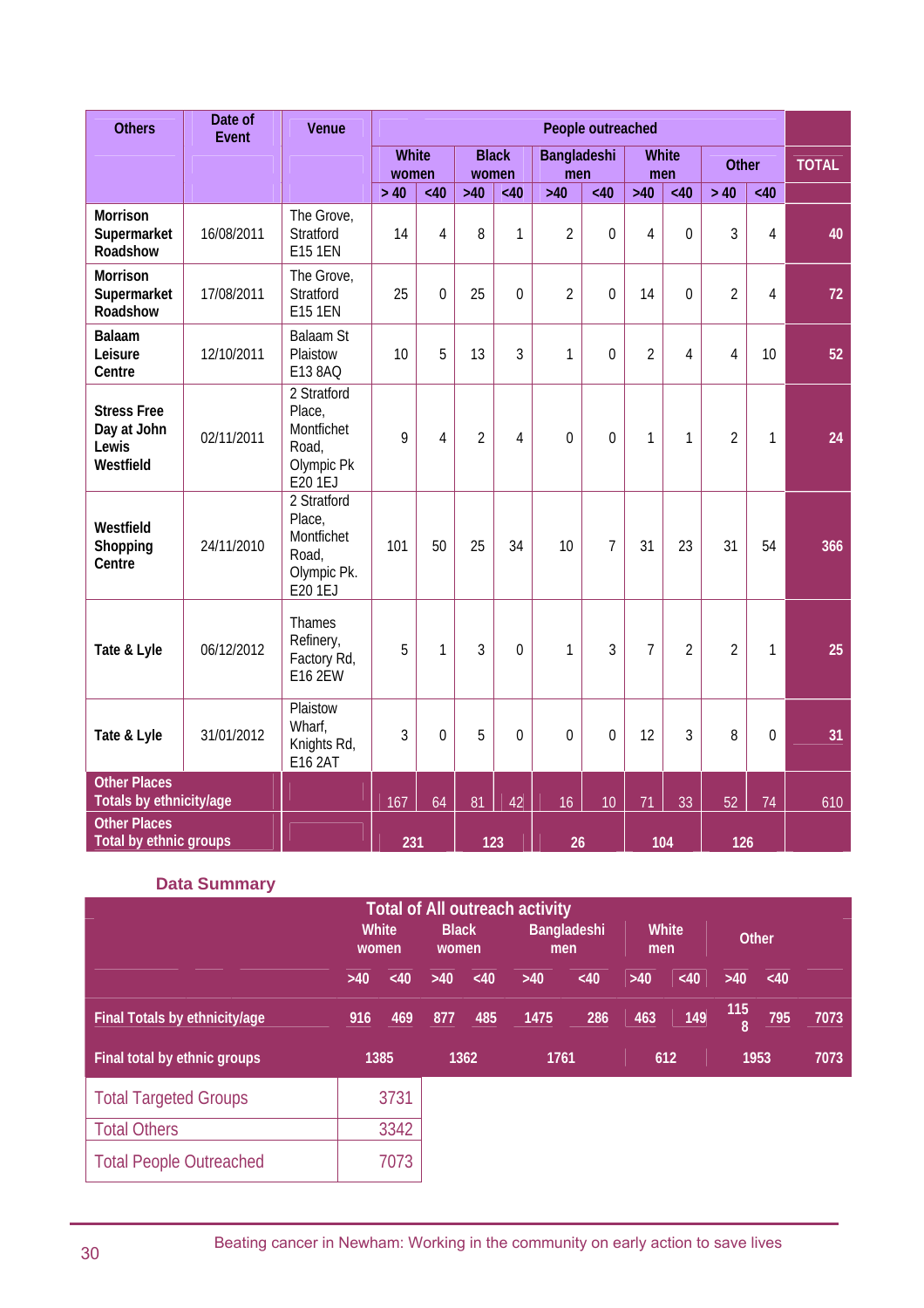## **Appendix 2**

#### **B-Cam analysis: extract.**

#### **Naming possible signs and symptoms with prompting.**

The questionnaire includes a list of 11 signs and symptoms and asks which could indicate cancer; 70% of girls and 77% of women can now name **nine or more** possible signs and symptoms with prompting*.* This is an increase from 12.2% for girls and 23.3% for women.

#### **Girls: start of project**



#### **Girls: end of project**



#### **Women: start of project**

**percentage**

percentage



### **Women: end of project**





**Awareness of Screening Services**

Aware Not aware Aware Not aware

### **Knowledge of breast screening was tested:**

**Did they know there was a screening service?** At the start of the project 48% of girls did know there was a screening service – this rose to 84%. Knowledge amongst mums rose from 56% to 87%.